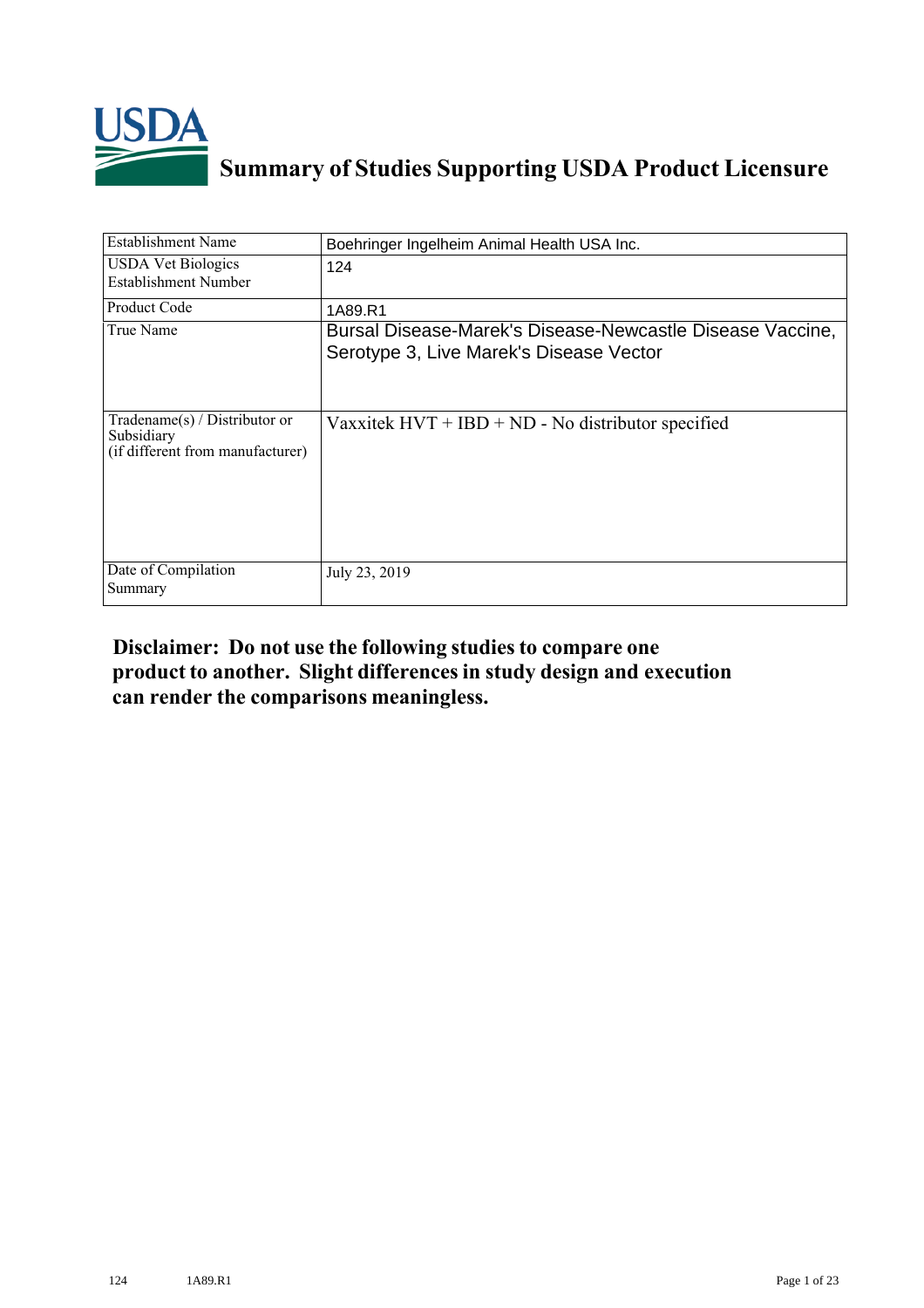| <b>Study Type</b>                    | Efficacy                                                                                                                                                                                                                                                                                    |  |  |  |  |  |
|--------------------------------------|---------------------------------------------------------------------------------------------------------------------------------------------------------------------------------------------------------------------------------------------------------------------------------------------|--|--|--|--|--|
| <b>Pertaining to</b>                 | Infectious Bursal disease virus (IBDV), standard                                                                                                                                                                                                                                            |  |  |  |  |  |
| <b>Study Purpose</b>                 | Demonstrate efficacy against standard bursal disease                                                                                                                                                                                                                                        |  |  |  |  |  |
| <b>Product Administration</b>        | One dose administered in ovo at 18-19 days of embryonation                                                                                                                                                                                                                                  |  |  |  |  |  |
| <b>Study Animals</b>                 | Specific pathogen-free eggs divided into 2 groups of 30 each                                                                                                                                                                                                                                |  |  |  |  |  |
|                                      | Group 2 vaccinated with product and challenged<br>Group 5 sham vaccinated and challenged (control)                                                                                                                                                                                          |  |  |  |  |  |
| <b>Challenge Description</b>         | IBDV standard challenge administered 31 days after vaccination (28<br>days of age)                                                                                                                                                                                                          |  |  |  |  |  |
| Interval observed after<br>challenge | Observed daily for 4 days and then examined for gross bursal lesions                                                                                                                                                                                                                        |  |  |  |  |  |
| <b>Results</b>                       | Vaccinates and controls were evaluated in terms of bursal disease<br>grossly observable lesions per the criteria in 9 CFR 113.331(c).<br>Birds with gross observable lesions:<br>Group 2: 2/30<br>Group 5: 30/30<br>Requirements of 9 CFR 113.331(c) were met.<br>Raw data on attached page |  |  |  |  |  |
| <b>USDA Approval Date</b>            | June 12, 2017                                                                                                                                                                                                                                                                               |  |  |  |  |  |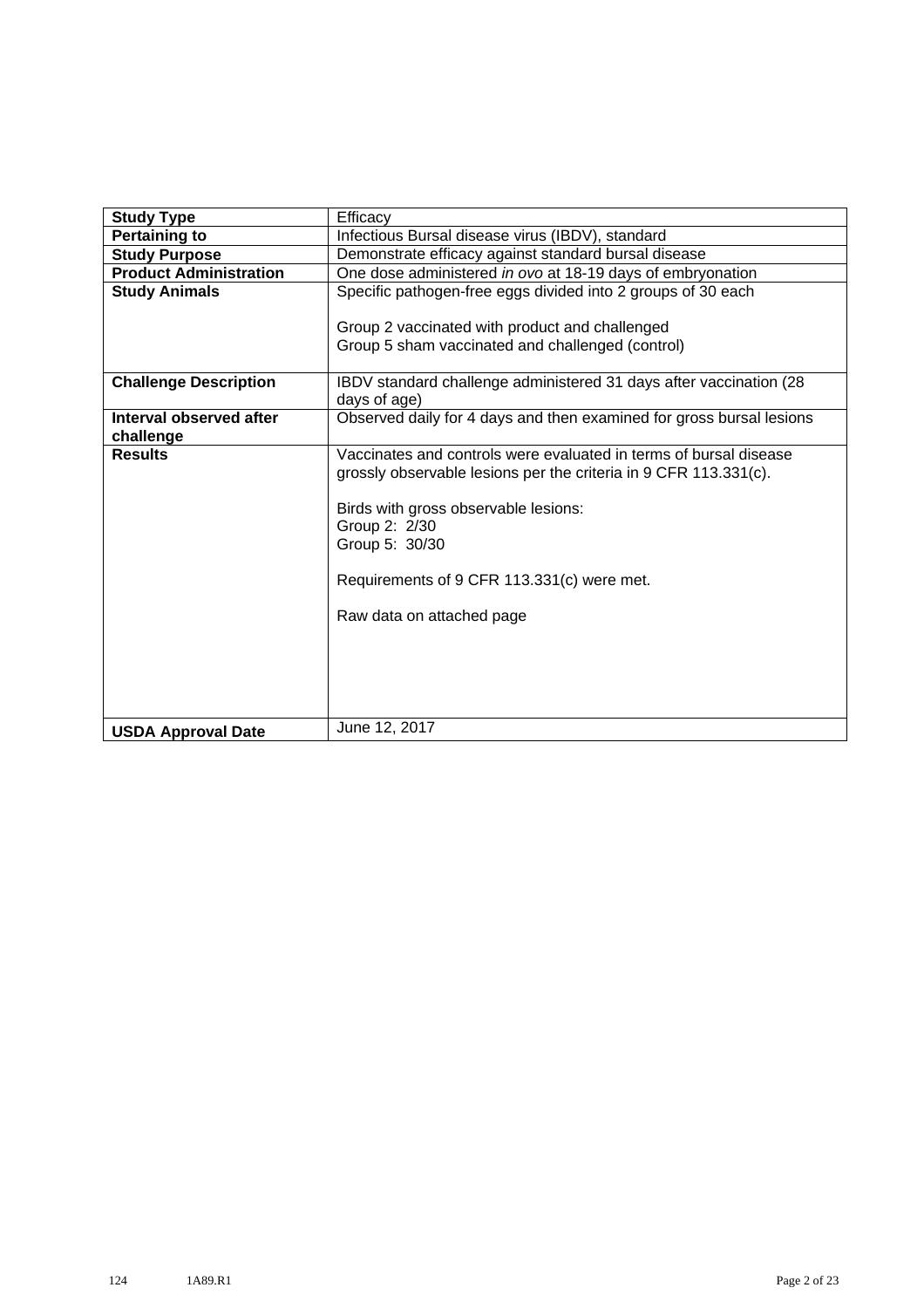| <b>Group/Bird</b> | Peri-Bursal<br><b>Edema</b> | Edema | Macroscopic<br>Hemorrhage | <b>Bursal</b><br><b>Disease</b><br><b>Score</b> | <b>Comments</b> |
|-------------------|-----------------------------|-------|---------------------------|-------------------------------------------------|-----------------|
| 2/1               | X                           |       |                           | Positive                                        |                 |
| 2/2               |                             |       | X                         | Positive dead                                   |                 |
| 5/1               | Χ                           |       |                           | Positive                                        |                 |
| 5/2               |                             | X     | X                         | Positive                                        |                 |
| 5/3               |                             | Χ     |                           | Positive                                        |                 |
| 5/4               | Χ                           |       |                           | Positive                                        |                 |
| 5/5               | X                           |       |                           | Positive                                        |                 |
| 5/6               |                             | Χ     |                           | Positive                                        |                 |
| 5/7               | X                           |       |                           | Positive                                        |                 |
| 5/8               |                             | Х     |                           | Positive                                        |                 |
| 5/9               |                             | Χ     |                           | Positive                                        |                 |
| 5/10              |                             | Χ     |                           | Positive                                        |                 |
| 5/11              | X                           |       |                           | Positive                                        |                 |
| 5/12              | X                           |       |                           | Positive                                        |                 |
| 5/13              |                             | Χ     |                           | Positive                                        |                 |
| 5/14              |                             | X     |                           | Positive                                        |                 |
| 5/15              |                             | Χ     |                           | Positive                                        |                 |
| 5/16              | Χ                           |       |                           | Positive                                        |                 |
| 5/17              | Χ                           |       | X                         | Positive                                        |                 |
| 5/18              | Χ                           |       |                           | Positive                                        |                 |
| 5/19              | X                           |       |                           | Positive                                        |                 |
| 5/20              |                             |       | Χ                         | Positive dead                                   |                 |
| 5/21              |                             | Χ     |                           | Positive                                        |                 |
| 5/22              | Χ                           |       |                           | Positive dead                                   |                 |
| 5/23              | Χ                           |       |                           | Positive                                        |                 |
| 5/24              | X                           |       |                           | Positive                                        |                 |
| 5/25              | X                           |       |                           | Positive                                        |                 |
| 5/26              | X                           |       |                           | Positive dead                                   |                 |
| 5/27              | X                           |       |                           | Positive                                        |                 |
| 5/28              | Χ                           |       |                           | Positive                                        |                 |
| 5/29              | X                           |       |                           | Positive                                        |                 |
| 5/30              |                             |       | X                         | Positive dead                                   |                 |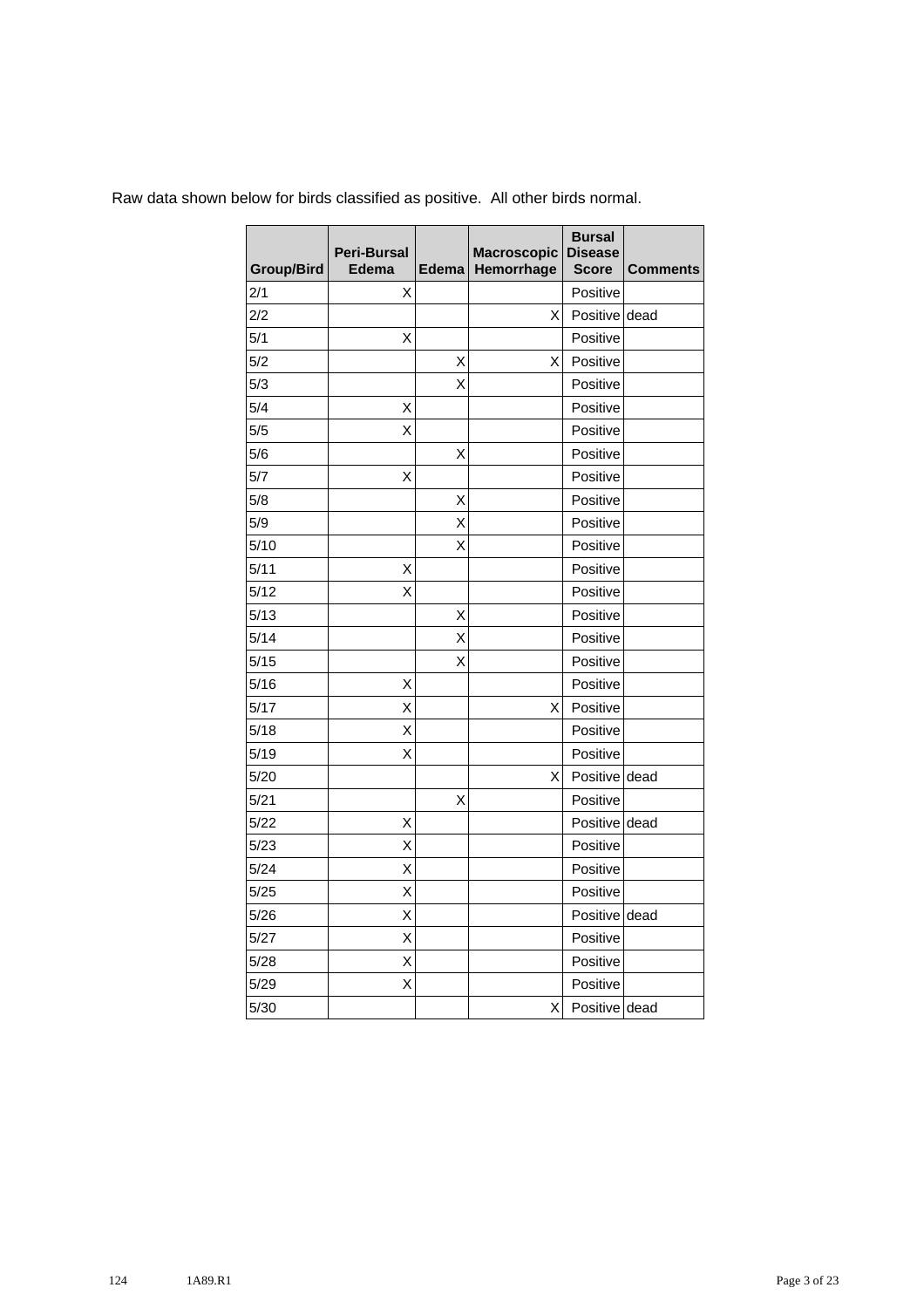| <b>Study Type</b>             | Efficacy                                                                                                                              |  |  |  |  |  |
|-------------------------------|---------------------------------------------------------------------------------------------------------------------------------------|--|--|--|--|--|
| <b>Pertaining to</b>          | <b>Bursal disease virus</b>                                                                                                           |  |  |  |  |  |
| <b>Study Purpose</b>          | Demonstrate efficacy against bursal disease, standard                                                                                 |  |  |  |  |  |
| <b>Product Administration</b> | One dose administered subcutaneous route                                                                                              |  |  |  |  |  |
| <b>Study Animals</b>          | 1-day-old SPF birds divided into 2 groups                                                                                             |  |  |  |  |  |
|                               | Group 3 vaccinated with test product and challenged                                                                                   |  |  |  |  |  |
|                               | Group 5 sham vaccinated and challenged (control)                                                                                      |  |  |  |  |  |
| <b>Challenge Description</b>  | IBDV standard challenge administered at 29 days of age                                                                                |  |  |  |  |  |
| Interval observed after       | Observed daily for 4 days and necropsied to examine for gross bursal                                                                  |  |  |  |  |  |
| challenge                     | lesions                                                                                                                               |  |  |  |  |  |
| <b>Results</b>                | Vaccinates and controls were evaluated in terms of bursal disease<br>grossly observable lesions per the criteria in 9 CFR 113.331(c). |  |  |  |  |  |
|                               | Birds with gross observable lesions:                                                                                                  |  |  |  |  |  |
|                               | Group 3: 1/30                                                                                                                         |  |  |  |  |  |
|                               | Group 5: 29/30                                                                                                                        |  |  |  |  |  |
|                               | Requirements of 9 CFR 113.331(c) were met.                                                                                            |  |  |  |  |  |
|                               | Raw data on attached page                                                                                                             |  |  |  |  |  |
|                               |                                                                                                                                       |  |  |  |  |  |
|                               |                                                                                                                                       |  |  |  |  |  |
|                               |                                                                                                                                       |  |  |  |  |  |
| <b>USDA Approval Date</b>     | December 5, 2017                                                                                                                      |  |  |  |  |  |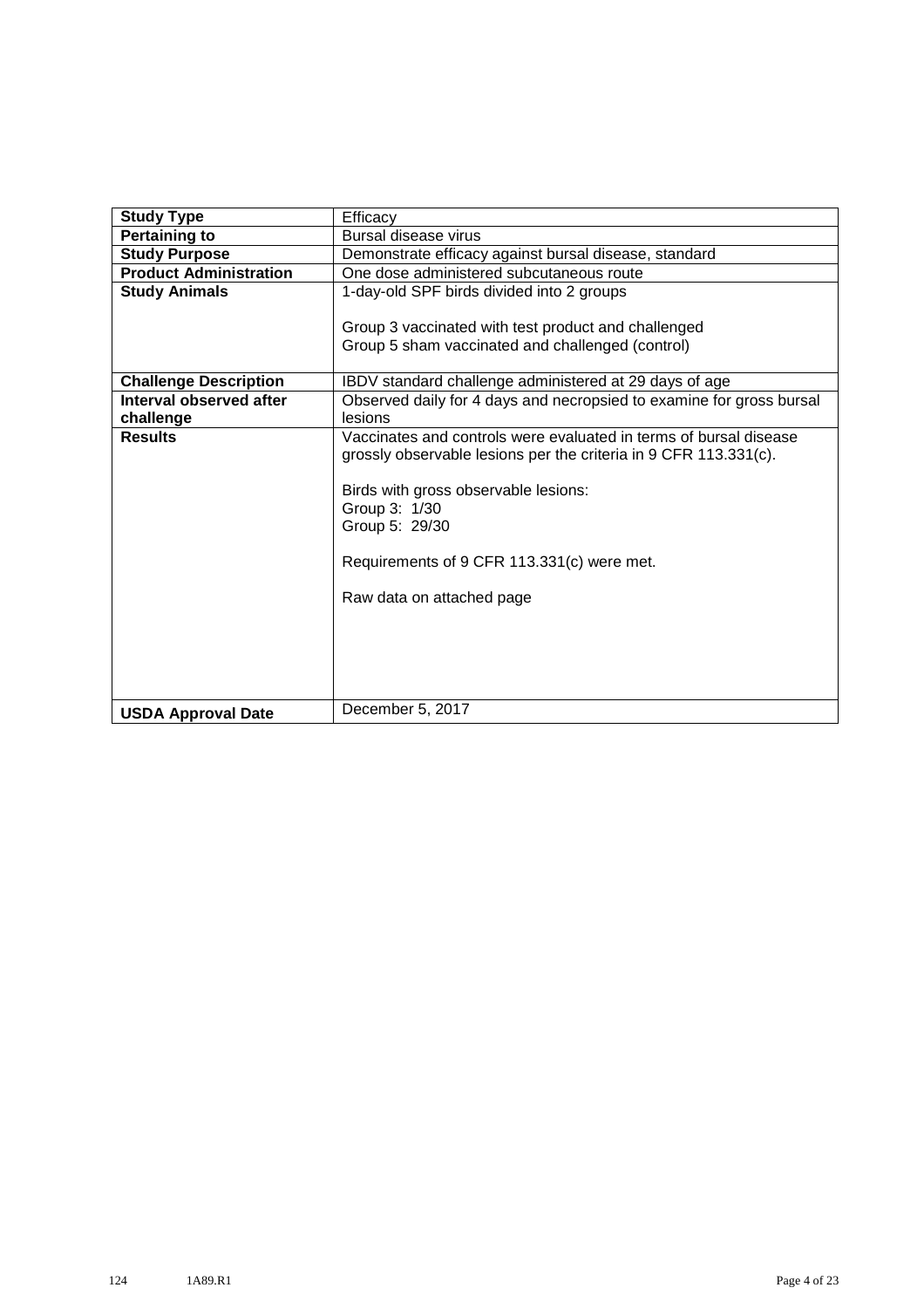| <b>Group/Bird</b> | <b>Bursal</b><br><b>Disease</b><br>Score | <b>Comments</b>          |
|-------------------|------------------------------------------|--------------------------|
| 3/1               | Positive Edema                           |                          |
| 5/1               | Positive Edema                           |                          |
| 5/2               | Positive Edema                           |                          |
| 5/3               | Positive I Edema                         |                          |
| 5/4               | Positive Edema                           |                          |
| 5/5               | Positive Edema                           |                          |
| 5/6               | Positive Edema                           |                          |
| 5/7               | Positive Edema                           |                          |
| 5/8               |                                          | Positive Necrotic        |
| 5/9               |                                          | <b>Positive Necrotic</b> |
| 5/10              | Positive Edema                           |                          |
| 5/11              | Positive Edema                           |                          |
| 5/12              | Positive I Edema                         |                          |
| 5/13              | Positive Edema                           |                          |
| 5/14              | Positive Edema                           |                          |
| 5/15              | Positive Edema                           |                          |
| 5/16              | Positive Edema                           |                          |
| 5/17              | Positive Edema                           |                          |
| 5/18              | Positive Edema                           |                          |
| 5/19              | Positive Edema                           |                          |
| 5/20              | Positive Edema                           |                          |
| 5/21              | Positive Edema                           |                          |
| 5/22              | Positive Edema                           |                          |
| 5/23              | Positive Edema                           |                          |
| 5/24              | Positive Edema                           |                          |
| 5/25              | Positive Edema                           |                          |
| 5/26              | Positive Edema                           |                          |
| 5/27              | Positive Edema                           |                          |
| 5/28              | Positive Edema                           |                          |
| 5/29              | Positive Edema                           |                          |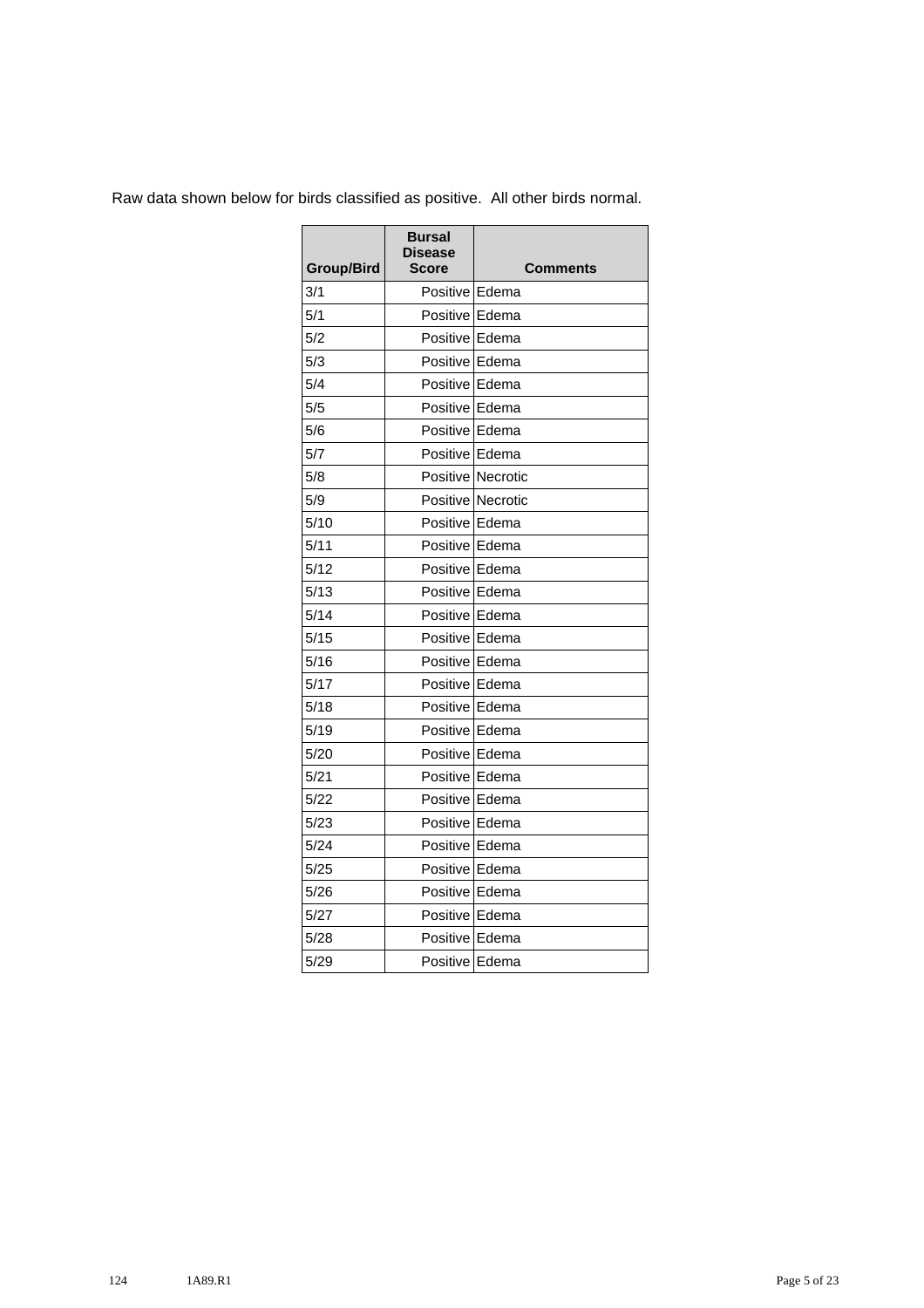| <b>Study Type</b>             | Efficacy                                                                              |                                                                |      |                |      |                |      |                                                                              |
|-------------------------------|---------------------------------------------------------------------------------------|----------------------------------------------------------------|------|----------------|------|----------------|------|------------------------------------------------------------------------------|
| <b>Pertaining to</b>          | Bursal disease virus variant E                                                        |                                                                |      |                |      |                |      |                                                                              |
| <b>Study Purpose</b>          |                                                                                       | Demonstrate efficacy against bursal disease variant E          |      |                |      |                |      |                                                                              |
| <b>Product Administration</b> | One dose administered at day of age by the subcutaneous route                         |                                                                |      |                |      |                |      |                                                                              |
| <b>Study Animals</b>          |                                                                                       | SPF birds divided into 3 groups                                |      |                |      |                |      |                                                                              |
|                               |                                                                                       |                                                                |      |                |      |                |      |                                                                              |
|                               | Group 1 vaccinated and challenged<br>Group 4 sham vaccinated and challenged (control) |                                                                |      |                |      |                |      |                                                                              |
|                               |                                                                                       |                                                                |      |                |      |                |      |                                                                              |
|                               |                                                                                       | Group 5 sham vaccinated and sham-challenged (negative control) |      |                |      |                |      |                                                                              |
| <b>Challenge Description</b>  |                                                                                       | IBDV variant E challenge administered at 33 days of age        |      |                |      |                |      |                                                                              |
| Interval observed after       |                                                                                       |                                                                |      |                |      |                |      | Observed daily for 11 days post challenge and body weights and bursal        |
| challenge                     |                                                                                       | weights collected. Sex of birds was recorded.                  |      |                |      |                |      |                                                                              |
| <b>Results</b>                |                                                                                       |                                                                |      |                |      |                |      | The body weight and bursal weight were collected and B/B weight ratio (bursa |
|                               |                                                                                       |                                                                |      |                |      |                |      | weight/body weight ratio) was calculated for each bird and compared between  |
|                               | the challenged groups: vaccinates (Group 1) and placebo controls (Group 4).           |                                                                |      |                |      |                |      |                                                                              |
|                               | Table 1                                                                               |                                                                |      |                |      |                |      |                                                                              |
|                               | Group                                                                                 | # birds                                                        | Min  | Q <sub>1</sub> | Med  | Q <sub>3</sub> | Max  |                                                                              |
|                               | 1                                                                                     | 30                                                             | 0.12 | 0.19           | 0.26 | 0.43           | 0.71 |                                                                              |
|                               | 4                                                                                     | 30                                                             | 0.08 | 0.11           | 0.14 | 0.15           | 0.20 |                                                                              |
|                               | $\overline{5}$                                                                        | 30                                                             | 0.34 | 0.48           | 0.62 | 0.72           | 0.93 |                                                                              |
|                               | Table 2                                                                               |                                                                |      |                |      |                |      |                                                                              |
|                               | Gender                                                                                | Group                                                          | Min  | Q <sub>1</sub> | Med  | Q <sub>3</sub> | Max  |                                                                              |
|                               | Female                                                                                | 1                                                              | 0.14 | 0.18           | 0.28 | 0.47           | 0.65 |                                                                              |
|                               |                                                                                       | $\overline{4}$                                                 | 0.08 | 0.11           | 0.13 | 0.16           | 0.2  |                                                                              |
|                               | Male                                                                                  | 1                                                              | 0.12 | 0.19           | 0.24 | 0.29           | 0.71 |                                                                              |
|                               |                                                                                       | $\overline{4}$                                                 | 0.09 | 0.13           | 0.14 | 0.15           | 0.2  |                                                                              |
|                               |                                                                                       |                                                                |      |                |      |                |      |                                                                              |
|                               | Min is minimum                                                                        |                                                                |      |                |      |                |      |                                                                              |
|                               | Q is quartile                                                                         |                                                                |      |                |      |                |      |                                                                              |
|                               | Med is Median                                                                         |                                                                |      |                |      |                |      |                                                                              |
|                               | Max is maximum                                                                        |                                                                |      |                |      |                |      |                                                                              |
|                               |                                                                                       |                                                                |      |                |      |                |      |                                                                              |
|                               |                                                                                       | Raw data on attached page                                      |      |                |      |                |      |                                                                              |
| <b>USDA Approval Date</b>     | December 8, 2017                                                                      |                                                                |      |                |      |                |      |                                                                              |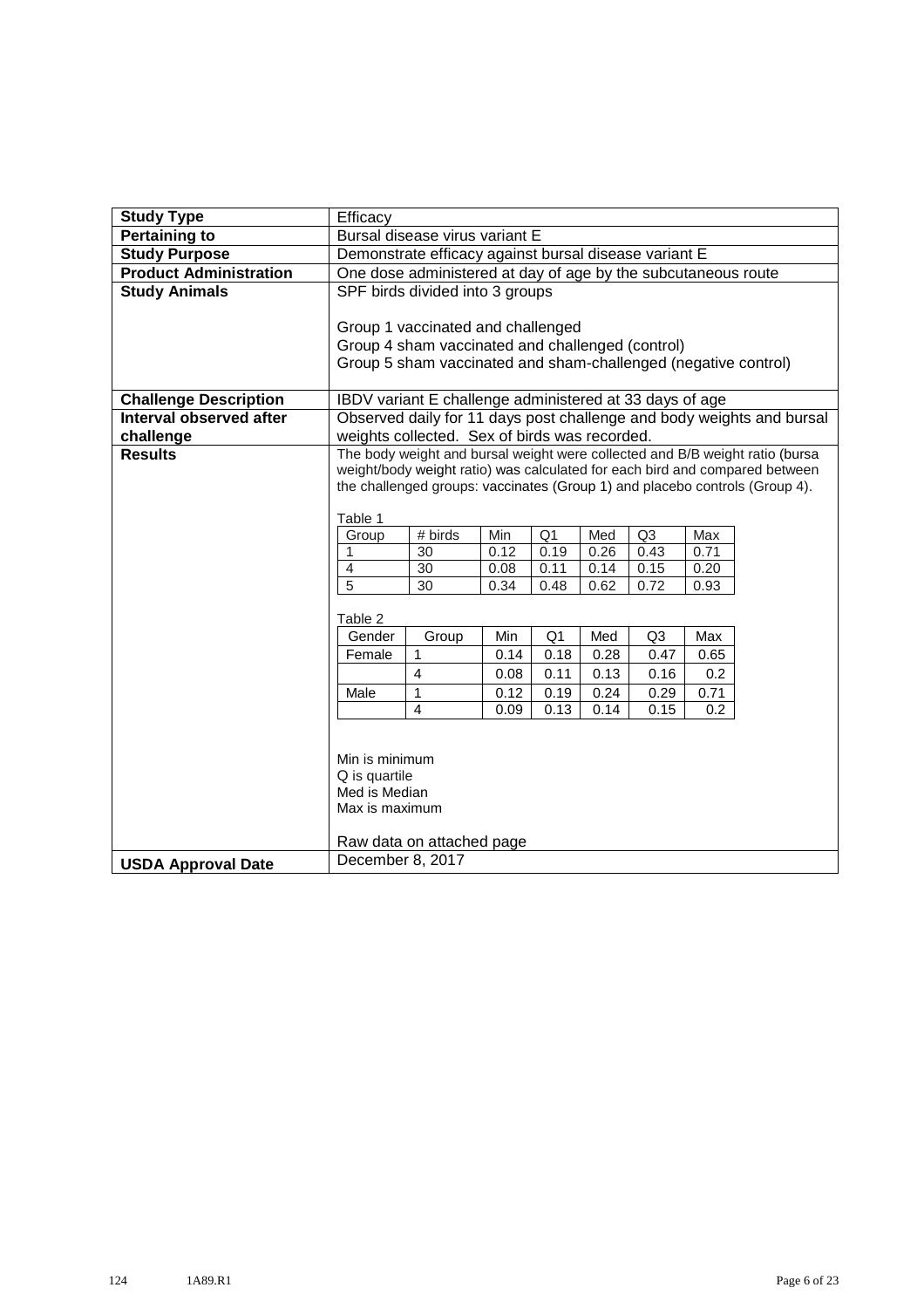Raw data shown below.

| Group                   | ID               | Sex<br>(M=male,<br>F=female) | Body_Weight (g) | Bursa_Weight (g) |
|-------------------------|------------------|------------------------------|-----------------|------------------|
| $\mathbf{1}$            | 343              | M                            | 522             | 1.01             |
| $\mathbf{1}$            | 356              | F                            | 448             | 2.91             |
| $\mathbf{1}$            | 358              | F                            | 536             | 2.76             |
| $\mathbf{1}$            | $\overline{364}$ | M                            | 591             | 0.73             |
| $\mathbf{1}$            | 366              | F                            | 410             | 0.72             |
| $\mathbf{1}$            | 372              | M                            | 581             | 1.71             |
| $\mathbf{1}$            | 379              | F                            | 471             | 0.68             |
| $\mathbf{1}$            | 385              | M                            | 548             | 1.21             |
| $\mathbf{1}$            | 388              | F                            | 560             | 2.76             |
| $\mathbf{1}$            | 390              | M                            | 515             | 1.04             |
| $\mathbf{1}$            | 393              | F                            | 460             | 2.13             |
| $\mathbf{1}$            | 396              | F                            | 536             | 0.82             |
| $\mathbf{1}$            | 397              | F                            | 451             | 0.83             |
| $\mathbf{1}$            | 408              | M                            | 609             | 3.18             |
| $\mathbf{1}$            | 415              | M                            | 787             | 1.42             |
| $\overline{1}$          | 418              | M                            | 533             | 1.33             |
| $\mathbf{1}$            | 419              | F                            | 442             | 2.14             |
| $\mathbf{1}$            | 432              | M                            | 514             | 1.41             |
| $\overline{1}$          | 433              | M                            | 554             | 1.25             |
| $\mathbf{1}$            | 440              | F                            | 487             | 2.1              |
| $\mathbf{1}$            | 442              | F                            | 523             | 1.49             |
| $\mathbf{1}$            | 443              | M                            | 559             | 1.06             |
| $\mathbf{1}$            | 444              | M                            | 661             | 4.68             |
| $\mathbf 1$             | 453              | M                            | 608             | 1.8              |
| $\mathbf{1}$            | 455              | F                            | 552             | 1.67             |
| $\mathbf{1}$            | 459              | F                            | 540             | 0.82             |
| $\vert$ 1               | 465              | F                            | 510             | 1.44             |
| 1                       | 470              | F                            | 506             | 1.01             |
| $\mathbf{1}$            | 471              | F                            | 576             | 1.09             |
| $\mathbf{1}$            | 473              | M                            | 610             | 1.65             |
| $\overline{4}$          | 341              | M                            | 619             | 0.88             |
| 4                       | 344              | F.                           | 523             | 0.72             |
| $\overline{4}$          | 349              | F                            | 483             | 0.8              |
| 4                       | 355              | F                            | 484             | 0.56             |
| $\overline{4}$          | 357              | F                            | 533             | 0.74             |
| $\overline{4}$          | 361              | F                            | 494             | 0.98             |
| $\overline{\mathbf{4}}$ | 365              | F.                           | 499             | 0.57             |
| 4                       | 368              | F.                           | 464             | 0.5              |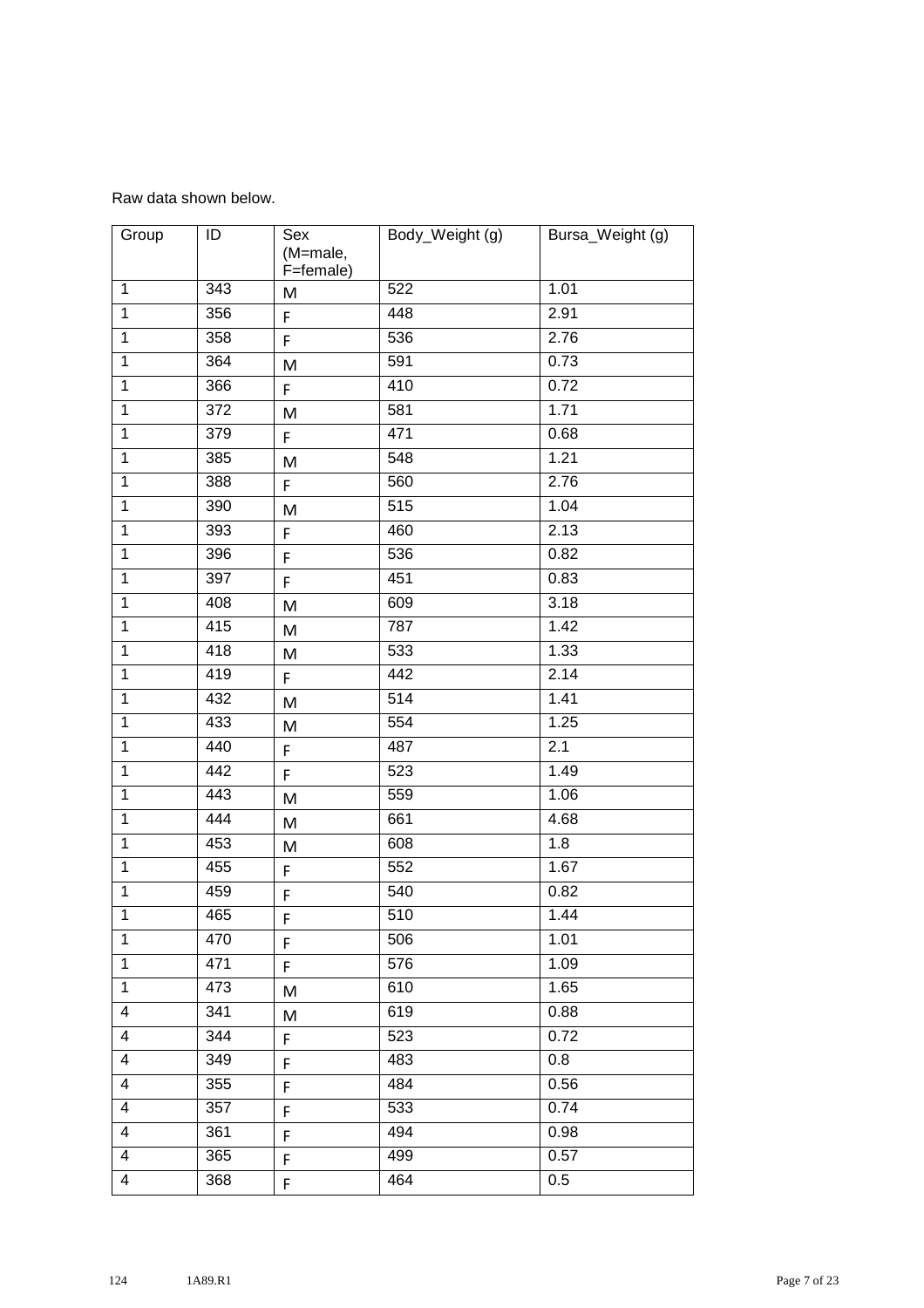| 4                        | 375 | M         | 485 | 0.95 |
|--------------------------|-----|-----------|-----|------|
| 4                        | 380 | F.        | 435 | 0.46 |
| $\overline{\mathbf{4}}$  | 387 | M         | 600 | 0.88 |
| $\overline{\mathbf{4}}$  | 389 | M         | 532 | 0.82 |
| $\overline{4}$           | 391 | M         | 577 | 0.83 |
| 4                        | 394 | ${\sf M}$ | 540 | 0.57 |
| $\overline{4}$           | 404 | F         | 473 | 0.77 |
| $\overline{\mathcal{A}}$ | 405 | M         | 565 | 0.89 |
| 4                        | 421 | M         | 556 | 0.71 |
| $\overline{4}$           | 429 | F         | 498 | 0.64 |
| 4                        | 430 | M         | 545 | 0.82 |
| $\overline{4}$           | 436 | M         | 613 | 0.54 |
| $\overline{\mathcal{A}}$ | 439 | M         | 539 | 0.72 |
| $\overline{\mathbf{4}}$  | 441 | M         | 509 | 0.73 |
| $\overline{\mathbf{4}}$  | 448 | F         | 420 | 0.7  |
| $\overline{\mathbf{4}}$  | 461 | M         | 606 | 0.89 |
| $\overline{4}$           | 462 | M         | 552 | 0.56 |
| $\overline{\mathbf{4}}$  | 463 | M         | 568 | 0.89 |
| $\overline{\mathbf{4}}$  | 464 | F         | 486 | 0.38 |
| $\overline{\mathbf{4}}$  | 475 | M         | 586 | 0.71 |
| $\overline{\mathcal{A}}$ | 482 | M         | 605 | 0.91 |
| $\overline{4}$           | 485 | F         | 487 | 0.56 |
| 5                        | 346 | M         | 656 | 3.68 |
| 5                        | 351 | F         | 460 | 2.09 |
| 5                        | 352 | M         | 695 | 2.37 |
| 5                        | 359 | F         | 463 | 3.18 |
| 5                        | 376 | M         | 568 | 5.29 |
| $\sqrt{5}$               | 384 | M         | 515 | 2.38 |
| $\overline{5}$           | 392 | F         | 496 | 1.75 |
| 5                        | 399 | M         | 626 | 3.52 |
| 5                        | 414 | M         | 587 | 4.52 |
| $\overline{5}$           | 416 | M         | 580 | 2.67 |
| 5                        | 417 | M         | 490 | 4.46 |
| 5                        | 420 | M         | 671 | 3.52 |
| 5                        | 422 | M         | 575 | 5.17 |
| 5                        | 425 | M         | 649 | 5.3  |
| 5                        | 435 | F         | 486 | 2.97 |
| 5                        | 438 | M         | 673 | 5.18 |
| 5                        | 446 | M         | 681 | 3.65 |
| 5                        | 447 | M         | 692 | 4.19 |
| $\overline{5}$           | 450 | M         | 622 | 4.5  |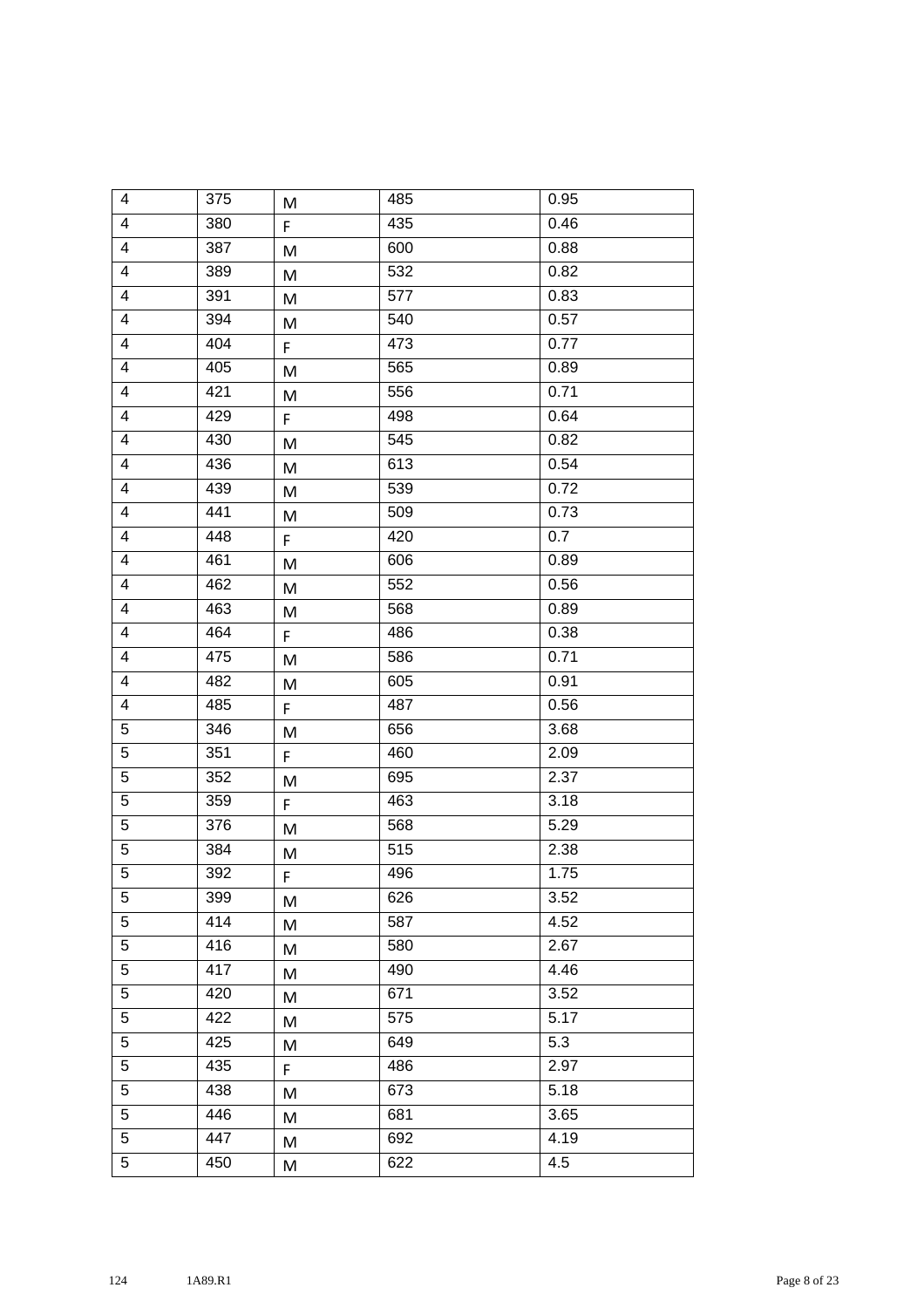| 5               | 452 | F | 496 | 2.27 |
|-----------------|-----|---|-----|------|
| 5               | 457 | F | 491 | 3.09 |
| 5               | 466 | M | 692 | 2.87 |
| $5\phantom{.0}$ | 469 | M | 637 | 3.03 |
| 5               | 476 | M | 635 | 3.94 |
| 5               | 478 | M | 558 | 3.26 |
| 5               | 479 | M | 574 | 5.06 |
| 5               | 480 | M | 639 | 4.03 |
| 5               | 481 | M | 597 | 3.9  |
| 5               | 487 | F | 489 | 3.51 |
| 5               | 488 | M | 625 | 4.41 |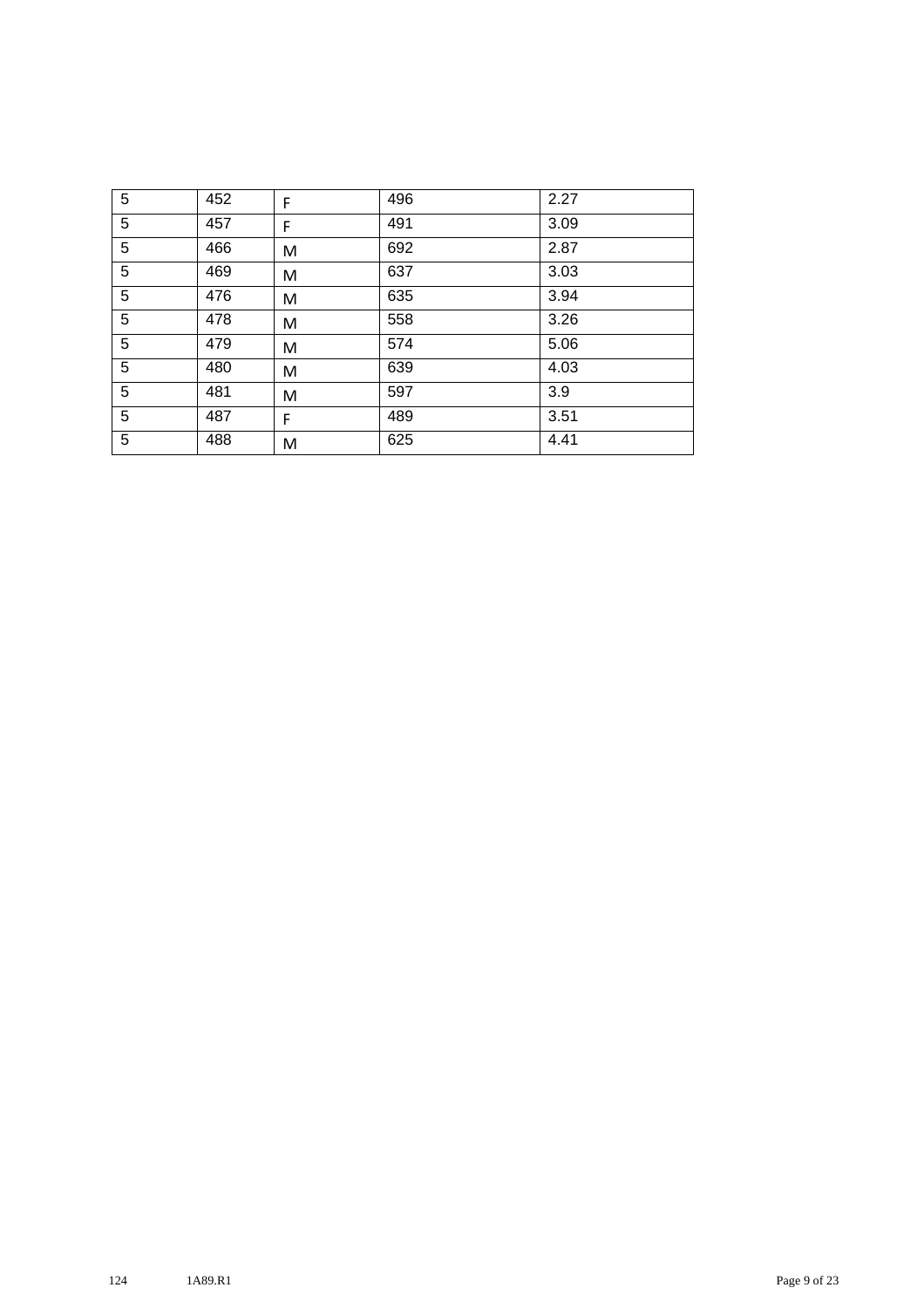| <b>Study Type</b>             | Efficacy                                                                                                                   |                                                                           |             |                        |             |                        |             |                                                                             |
|-------------------------------|----------------------------------------------------------------------------------------------------------------------------|---------------------------------------------------------------------------|-------------|------------------------|-------------|------------------------|-------------|-----------------------------------------------------------------------------|
| <b>Pertaining to</b>          | Bursal disease virus variant E                                                                                             |                                                                           |             |                        |             |                        |             |                                                                             |
| <b>Study Purpose</b>          | Demonstrate efficacy against bursal disease variant E                                                                      |                                                                           |             |                        |             |                        |             |                                                                             |
| <b>Product Administration</b> | One dose administered in ovo route                                                                                         |                                                                           |             |                        |             |                        |             |                                                                             |
| <b>Study Animals</b>          |                                                                                                                            | SPF eggs at 18-19 days of embryonation divided into 3 groups:             |             |                        |             |                        |             |                                                                             |
|                               |                                                                                                                            |                                                                           |             |                        |             |                        |             |                                                                             |
|                               | Group 1 vaccinated with product and challenged                                                                             |                                                                           |             |                        |             |                        |             |                                                                             |
|                               | Group 5 sham vaccinated and challenged (control/placebo)<br>Group 6 sham vaccinated and sham-challenged (negative control) |                                                                           |             |                        |             |                        |             |                                                                             |
|                               |                                                                                                                            |                                                                           |             |                        |             |                        |             |                                                                             |
| <b>Challenge Description</b>  |                                                                                                                            |                                                                           |             |                        |             |                        |             | IBDV variant E challenge administered at 29 days of age (study day 31)      |
| Interval observed after       |                                                                                                                            |                                                                           |             |                        |             |                        |             | Observed daily for 11 days post challenge and body weights and bursal       |
| challenge                     |                                                                                                                            | weights collected. Sex of birds was recorded.                             |             |                        |             |                        |             |                                                                             |
| <b>Results</b>                |                                                                                                                            | The body weight and bursal weight were collected and B/B wt. ratio (bursa |             |                        |             |                        |             |                                                                             |
|                               |                                                                                                                            |                                                                           |             |                        |             |                        |             | weight/body weight ratio) was calculated for each bird and compared between |
|                               |                                                                                                                            | vaccinates (Group 1) and challenge controls/placebos (Group 5).           |             |                        |             |                        |             |                                                                             |
|                               | Table 1                                                                                                                    |                                                                           |             |                        |             |                        |             |                                                                             |
|                               | Group<br>1                                                                                                                 | # birds<br>30                                                             | Min<br>0.12 | Q <sub>1</sub><br>0.32 | Med<br>0.43 | Q <sub>3</sub><br>0.52 | Max<br>0.75 |                                                                             |
|                               | 5                                                                                                                          | 30                                                                        | 0.11        | 0.12                   | 0.14        | 0.18                   | 0.22        |                                                                             |
|                               | 6                                                                                                                          | 30                                                                        | 0.34        | 0.43                   | 0.49        | 0.53                   | 0.72        |                                                                             |
|                               |                                                                                                                            |                                                                           |             |                        |             |                        |             |                                                                             |
|                               | Table 2                                                                                                                    |                                                                           |             |                        |             |                        |             |                                                                             |
|                               | Gender                                                                                                                     | Group                                                                     | Min         | Q1                     | Med         | Q3                     | Max         |                                                                             |
|                               | Female                                                                                                                     | 1                                                                         | 0.12        | 0.37                   | 0.49        | 0.52                   | 0.68        |                                                                             |
|                               |                                                                                                                            | 5                                                                         | 0.11        | 0.12                   | 0.14        | 0.17                   | 0.21        |                                                                             |
|                               | Male                                                                                                                       | 1                                                                         | 0.12        | 0.31                   | 0.42        | 0.58                   | 0.75        |                                                                             |
|                               |                                                                                                                            | 5                                                                         | 0.12        | 0.14                   | 0.15        | 0.17                   | 0.22        |                                                                             |
|                               |                                                                                                                            |                                                                           |             |                        |             |                        |             |                                                                             |
|                               |                                                                                                                            |                                                                           |             |                        |             |                        |             |                                                                             |
|                               | Min is minimum<br>Q is quartile                                                                                            |                                                                           |             |                        |             |                        |             |                                                                             |
|                               | Med is Median                                                                                                              |                                                                           |             |                        |             |                        |             |                                                                             |
|                               | Max is maximum                                                                                                             |                                                                           |             |                        |             |                        |             |                                                                             |
|                               |                                                                                                                            |                                                                           |             |                        |             |                        |             |                                                                             |
|                               |                                                                                                                            | Raw data on attached page                                                 |             |                        |             |                        |             |                                                                             |
| <b>USDA Approval Date</b>     | January 26, 2018                                                                                                           |                                                                           |             |                        |             |                        |             |                                                                             |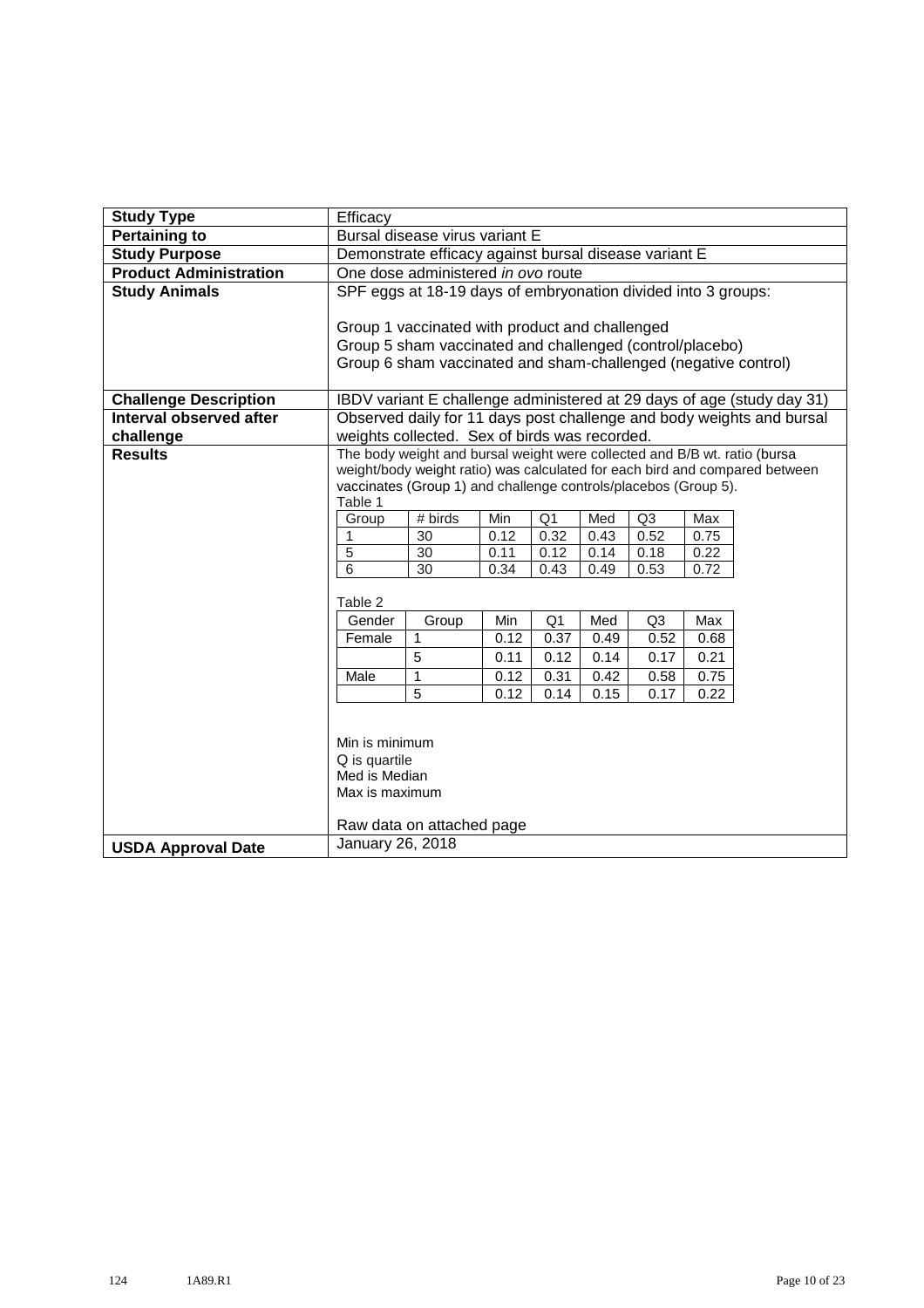Raw data shown below.

| Group          | ID  | Sex<br>(M=male,<br>F=female) | Body_Weight (g) | Bursa_Weight (g) |
|----------------|-----|------------------------------|-----------------|------------------|
| $\mathbf{1}$   | 731 | M                            | 497             | 0.58             |
| $\mathbf{1}$   | 734 | M                            | 452             | 0.76             |
| $\mathbf{1}$   | 737 | M                            | 499             | 1.68             |
| $\mathbf{1}$   | 755 | F                            | 461             | 1.93             |
| $\mathbf 1$    | 766 | M                            | 486             | 3.64             |
| $\mathbf{1}$   | 775 | M                            | 544             | 3.61             |
| $\mathbf{1}$   | 793 | M                            | 510             | 2.09             |
| $\mathbf{1}$   | 808 | M                            | 516             | 2.08             |
| $\mathbf{1}$   | 809 | ${\sf M}$                    | 482             | 3.51             |
| 1              | 812 | M                            | 514             | 2.42             |
| $\mathbf{1}$   | 822 | M                            | 574             | 1.71             |
| $\overline{1}$ | 826 | M                            | 568             | 3.76             |
| $\mathbf 1$    | 830 | F                            | 425             | 2.23             |
| $\mathbf{1}$   | 831 | M                            | 590             | 2.82             |
| $\mathbf{1}$   | 833 | F                            | 434             | 1.6              |
| $\mathbf{1}$   | 838 | F                            | 416             | 2.34             |
| 1              | 845 | F                            | 470             | 0.85             |
| $\mathbf{1}$   | 847 | M                            | 531             | 2.25             |
| $\mathbf{1}$   | 850 | M                            | 464             | $\overline{2}$   |
| $\mathbf 1$    | 851 | M                            | 444             | 0.67             |
| $\mathbf{1}$   | 858 | F                            | 395             | 2.67             |
| $\mathbf{1}$   | 863 | F                            | 487             | 2.48             |
| 1              | 866 | F                            | 426             | 2.07             |
| $\mathbf{1}$   | 867 | F                            | 499             | 1.89             |
| $\mathbf 1$    | 882 | M                            | 470             | 2.34             |
| $\mathbf{1}$   | 888 | F                            | 385             | 0.45             |
| 1              | 889 | M                            | 552             | 1.75             |
| $\mathbf{1}$   | 890 | F                            | 451             | 2.28             |
| $\mathbf 1$    | 903 | M                            | 391             | 0.9              |
| $\mathbf{1}$   | 908 | M                            | 534             | 3.78             |
| 5              | 732 | M                            | 488             | 0.91             |
| 5              | 738 | M                            | 521             | 0.7              |
| 5              | 743 | M                            | 423             | 0.63             |
| 5              | 748 | F                            | 456             | 0.59             |
| 5              | 750 | F                            | 384             | 0.79             |
| 5              | 754 | F                            | 380             | 0.69             |
| 5              | 757 | F                            | 467             | 0.7              |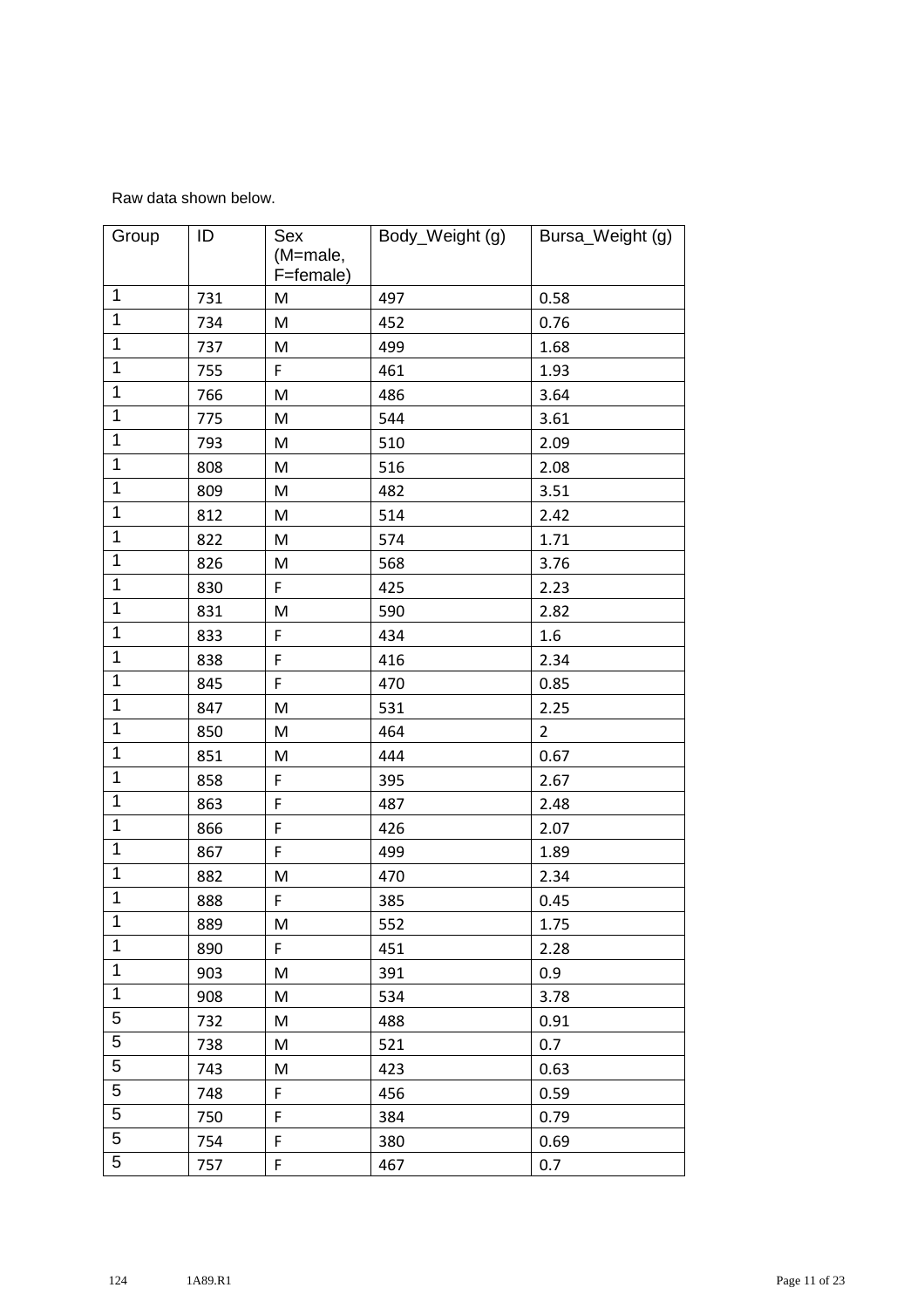| 5              | 758 | $\mathsf F$ | 425 | 0.53 |
|----------------|-----|-------------|-----|------|
| 5              | 762 | F           | 456 | 0.51 |
| 5              | 765 | M           | 508 | 0.61 |
| 5              | 776 | M           | 512 | 0.9  |
| $\overline{5}$ | 778 | F           | 450 | 0.89 |
| 5              | 782 | F           | 445 | 0.48 |
| $\overline{5}$ | 784 | M           | 508 | 1.12 |
| 5              | 791 | M           | 481 | 0.7  |
| 5              | 800 | F           | 369 | 0.57 |
| $\overline{5}$ | 806 | M           | 509 | 0.66 |
| $\overline{5}$ | 807 | F           | 378 | 0.53 |
| 5              | 810 | F           | 406 | 0.74 |
| $\overline{5}$ | 811 | M           | 397 | 0.54 |
| $\overline{5}$ | 815 | F           | 396 | 0.57 |
| 5              | 825 | M           | 500 | 0.89 |
| 5              | 828 | F           | 447 | 0.54 |
| $\overline{5}$ | 832 | M           | 507 | 0.73 |
| 5              | 843 | M           | 495 | 0.83 |
| $\overline{5}$ | 871 | F.          | 423 | 0.48 |
| $\overline{5}$ | 872 | M           | 538 | 0.78 |
| 5              | 881 | M           | 416 | 0.62 |
| $\overline{5}$ | 894 | F           | 387 | 0.45 |
| 5              | 906 | M           | 505 | 0.61 |
| 6              | 744 | M           | 580 | 2.39 |
| 6              | 747 | F           | 478 | 2.39 |
| 6              | 749 | $\mathsf F$ | 441 | 2.69 |
| $\,6$          | 772 | F           | 454 | 2.13 |
| $\,6$          | 779 | F           | 442 | 2.37 |
| $6\phantom{a}$ | 795 | F           | 480 | 2.56 |
| 6              | 797 | M           | 530 | 1.82 |
| 6              | 804 | F           | 414 | 1.8  |
| 6              | 805 | F           | 463 | 1.8  |
| 6              | 816 | M           | 485 | 2.41 |
| 6              | 829 | M           | 531 | 2.25 |
| 6              | 835 | M           | 588 | 2.09 |
| 6              | 844 | F           | 427 | 2.02 |
| 6              | 848 | F           | 483 | 2.51 |
| 6              | 856 | M           | 501 | 1.99 |
| 6              | 859 | M           | 516 | 3.39 |
| 6              | 862 | M           | 487 | 2.39 |
| 6              | 865 | M           | 539 | 2.36 |
|                |     |             |     |      |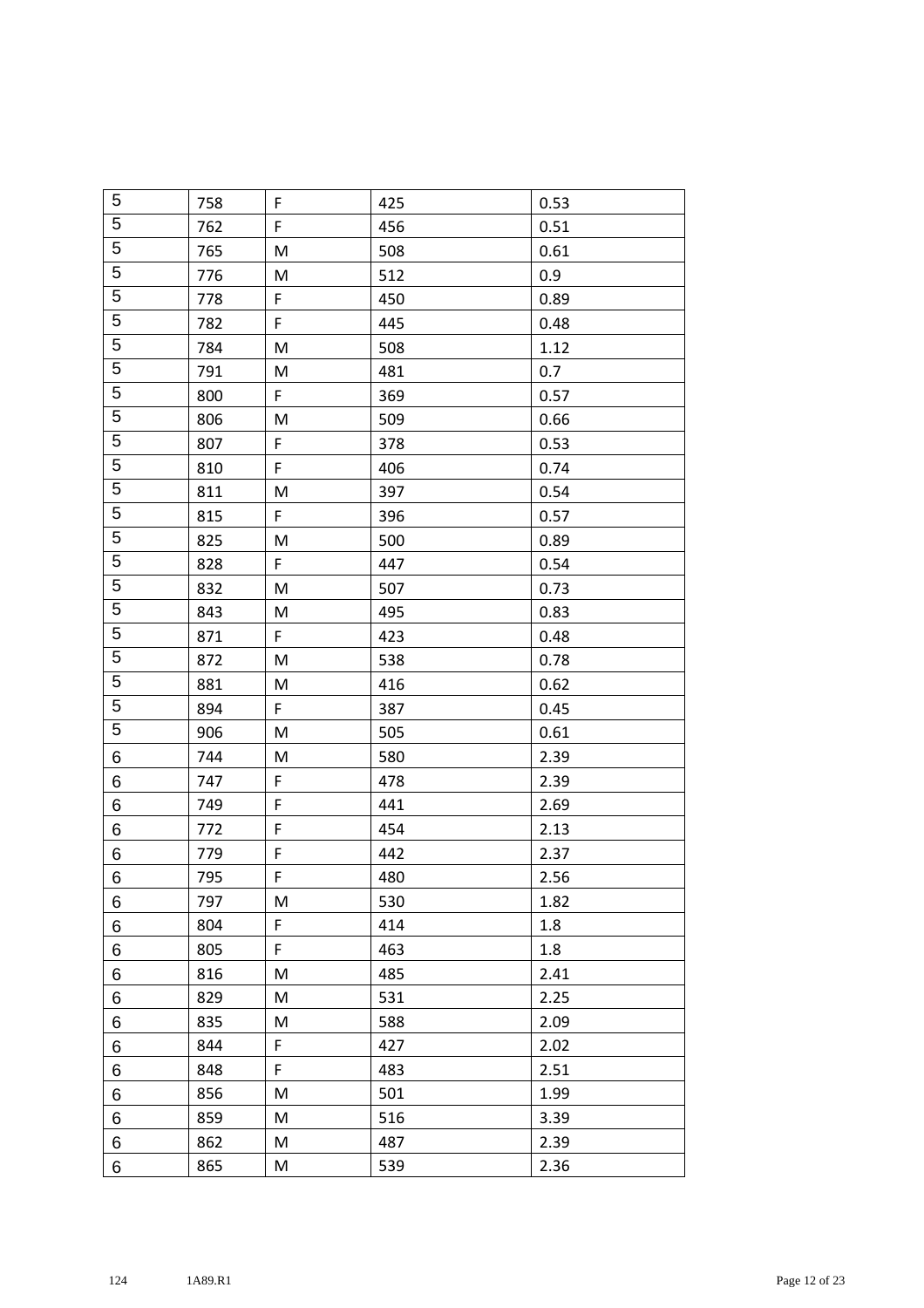| 6 | 868 | F | 430 | 1.97 |
|---|-----|---|-----|------|
| 6 | 874 | F | 404 | 2.05 |
| 6 | 878 | M | 515 | 1.86 |
| 6 | 883 | F | 426 | 1.88 |
| 6 | 884 | M | 456 | 2.49 |
| 6 | 892 | M | 495 | 3.01 |
| 6 | 893 | F | 471 | 2.32 |
| 6 | 896 | M | 477 | 2.11 |
| 6 | 897 | F | 478 | 3.22 |
| 6 | 901 | F | 445 | 3.2  |
| 6 | 905 | M | 476 | 2.4  |
| 6 | 910 | M | 595 | 2.98 |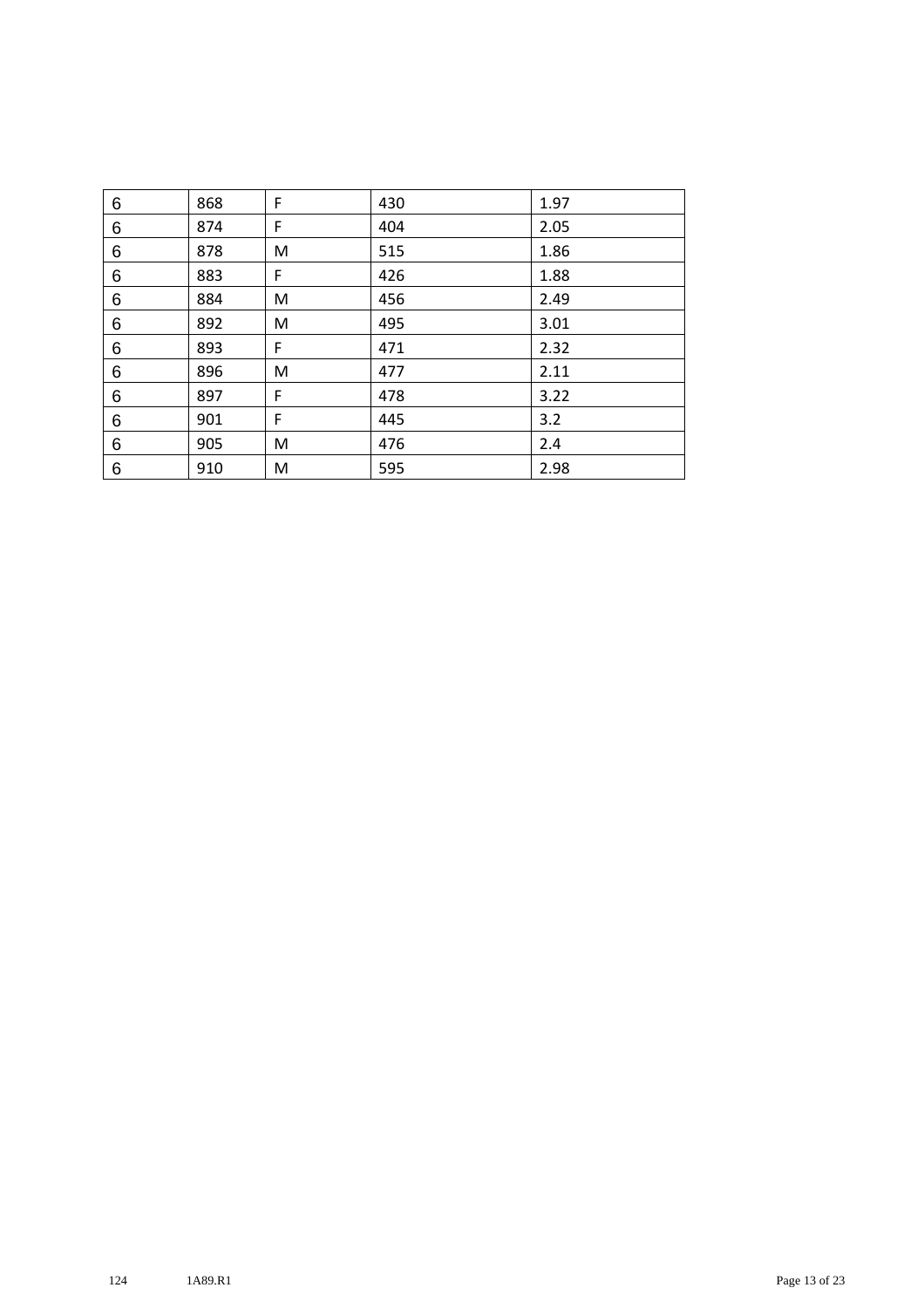| <b>Study Type</b>              | Efficacy                                                                                                                                                                              |  |  |  |  |  |  |  |
|--------------------------------|---------------------------------------------------------------------------------------------------------------------------------------------------------------------------------------|--|--|--|--|--|--|--|
| <b>Pertaining to</b>           | Marek's disease virus                                                                                                                                                                 |  |  |  |  |  |  |  |
| <b>Study Purpose</b>           | Demonstrate efficacy against virulent Marek's disease                                                                                                                                 |  |  |  |  |  |  |  |
| <b>Product Administration</b>  | One dose administered subcutaneous route                                                                                                                                              |  |  |  |  |  |  |  |
| <b>Study Animals</b>           | SPF day-old chicks divided into groups                                                                                                                                                |  |  |  |  |  |  |  |
|                                | Group 4: Vaccinated with product and challenged<br>Group 5: Sham vaccinated and challenged (positive controls)<br>Group 6: Sham vaccinated and sham-challenged (negative<br>controls) |  |  |  |  |  |  |  |
| <b>Challenge Description</b>   | Serotype-1 (SR-1) GA 22 strain                                                                                                                                                        |  |  |  |  |  |  |  |
| <b>Interval observed after</b> | The birds were observed daily for clinical signs for 7 weeks.                                                                                                                         |  |  |  |  |  |  |  |
| challenge                      |                                                                                                                                                                                       |  |  |  |  |  |  |  |
| <b>Results</b>                 | Vaccinates and controls were evaluated in terms of Marek's                                                                                                                            |  |  |  |  |  |  |  |
|                                | disease clinical signs and/or grossly observable lesions per the                                                                                                                      |  |  |  |  |  |  |  |
|                                | criteria in 9 CFR 113.330(c)(4) & (5).                                                                                                                                                |  |  |  |  |  |  |  |
|                                | Birds with clinical signs and/or observable lesions:<br>Group 4: 6/35<br>Group 5: 34/35<br>Group 6: 0/34                                                                              |  |  |  |  |  |  |  |
|                                | Requirements of 9 CFR 113.330(c)(4) & (5) were met.                                                                                                                                   |  |  |  |  |  |  |  |
|                                | Raw data on attached page.                                                                                                                                                            |  |  |  |  |  |  |  |
| <b>USDA Approval Date</b>      | January 25, 2018                                                                                                                                                                      |  |  |  |  |  |  |  |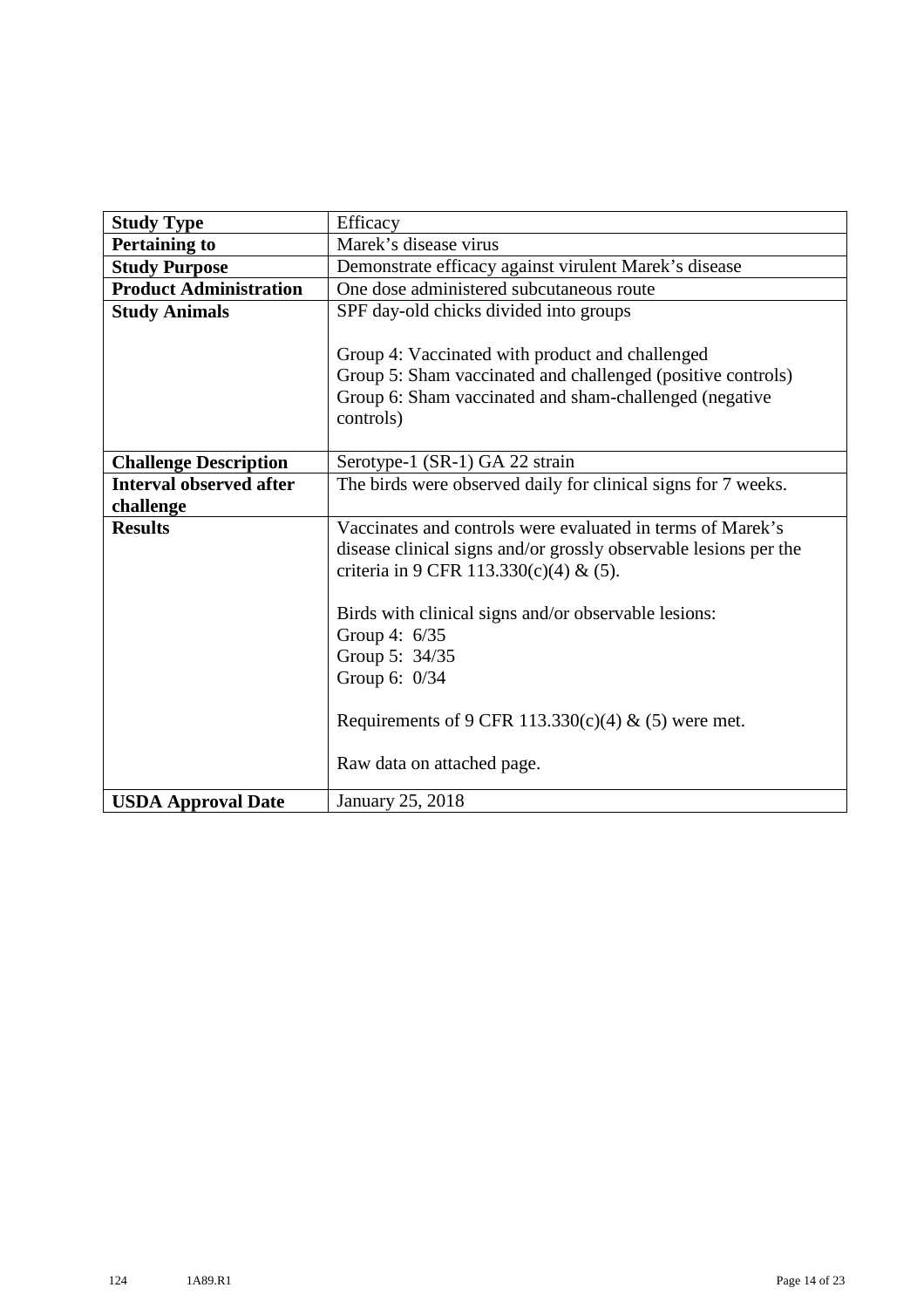| Group/Bird   Paralysis |   | Locomotive<br><b>Signs</b> |                           | Emaciation   Depression   Liver   Spleen   Heart   Muscle   Gonads   Kidneys   Lesions   Comments |             |                    |                |                           |                |                | Other<br><b>Gross</b> |                               |
|------------------------|---|----------------------------|---------------------------|---------------------------------------------------------------------------------------------------|-------------|--------------------|----------------|---------------------------|----------------|----------------|-----------------------|-------------------------------|
| 4/1                    |   |                            |                           |                                                                                                   | Χ           | X                  |                | $\mathsf X$               | $\sf X$        | Χ              |                       |                               |
| 4/2                    |   |                            |                           |                                                                                                   |             |                    |                | X                         |                |                |                       |                               |
| 4/3                    |   | $\mathsf X$                |                           |                                                                                                   |             | X                  |                |                           |                | Χ              |                       |                               |
| 4/4                    |   | X                          |                           |                                                                                                   |             | $\pmb{\mathsf{X}}$ |                |                           |                |                |                       |                               |
| 4/5                    |   | $\mathsf X$                |                           |                                                                                                   |             | $\pmb{\mathsf{X}}$ |                |                           |                | $\mathsf X$    |                       |                               |
| 4/6                    |   |                            |                           |                                                                                                   | X           | $\pmb{\mathsf{X}}$ |                |                           |                | Χ              |                       |                               |
| 5/1                    |   |                            |                           | X                                                                                                 | X           |                    |                | $\mathsf X$               |                | X              |                       |                               |
| 5/2                    |   |                            |                           | X                                                                                                 |             | X                  |                |                           |                | X              |                       |                               |
| 5/3                    |   |                            |                           | X                                                                                                 |             | X                  |                |                           |                |                |                       |                               |
| 5/4                    |   | Χ                          |                           |                                                                                                   |             | X                  |                |                           |                |                |                       |                               |
| $5/5$                  |   | Χ                          |                           |                                                                                                   |             | $\sf X$            |                |                           |                |                |                       |                               |
| 5/6                    | X |                            | Χ                         |                                                                                                   |             | $\mathsf X$        |                |                           |                | Χ              |                       |                               |
| 5/7                    |   |                            | X                         | X                                                                                                 | $\mathsf X$ | Χ                  |                |                           |                | Χ              |                       |                               |
| $5/8$                  |   |                            |                           | X                                                                                                 |             | $\sf X$            |                |                           |                |                |                       |                               |
| 5/9                    |   | Χ                          |                           |                                                                                                   |             | $\pmb{\mathsf{X}}$ |                |                           |                | Χ              |                       |                               |
| $5/10$                 |   |                            |                           | X                                                                                                 |             | $\pmb{\mathsf{X}}$ |                |                           |                |                |                       |                               |
| 5/11                   |   |                            |                           | X                                                                                                 |             | Χ                  |                |                           |                |                |                       | X Gross<br>Lesions:<br>Skin   |
| $5/12$                 |   |                            |                           | $\pmb{\times}$                                                                                    |             | $\sf X$            |                |                           |                | $\pmb{\times}$ |                       |                               |
| 5/13                   |   |                            | Χ                         | X                                                                                                 |             |                    |                |                           |                |                |                       | $X$ Gross<br>Lesions:<br>Skin |
| $5/14$                 |   |                            | $\mathsf X$               | $\mathsf X$                                                                                       | X           | X                  |                |                           |                | Χ              |                       |                               |
| $5/15$                 |   |                            | $\boldsymbol{\mathsf{X}}$ | $\pmb{\times}$                                                                                    | $\mathsf X$ | $\sf X$            |                |                           |                | $\mathsf X$    |                       |                               |
| $5/16$                 |   |                            |                           | X                                                                                                 |             | Χ                  |                |                           |                | Χ              |                       | X Gross<br>Lesions:<br>Skin   |
| $5/17$                 |   |                            |                           | $\pmb{\times}$                                                                                    | X           | $\sf X$            |                |                           |                | Χ              |                       |                               |
| $5/18$                 |   |                            |                           |                                                                                                   |             |                    |                |                           |                | $\mathsf X$    |                       |                               |
| $5/19$                 |   |                            |                           | $\pmb{\times}$                                                                                    |             | $\sf X$            |                |                           |                | $\mathsf X$    |                       |                               |
| $5/20$                 |   |                            |                           | $\pmb{\times}$                                                                                    |             | X                  |                |                           |                | $\mathsf X$    |                       |                               |
| $5/21$                 |   |                            |                           |                                                                                                   |             | $\mathsf X$        | $\sf X$        |                           |                |                |                       |                               |
| $5/22$                 |   |                            | $\boldsymbol{\mathsf{X}}$ | X                                                                                                 | $\mathsf X$ | $\mathsf X$        | $\pmb{\times}$ |                           |                | X              |                       |                               |
| $5/23$                 |   | $\sf X$                    |                           | X                                                                                                 |             | $\mathsf X$        |                |                           |                | X              |                       |                               |
| $5/24$                 |   |                            | $\boldsymbol{\mathsf{X}}$ | X                                                                                                 |             | $\mathsf X$        |                |                           |                | X              |                       |                               |
| $5/25$                 |   | $\pmb{\mathsf{X}}$         |                           |                                                                                                   |             | $\sf X$            | $\sf X$        |                           |                | $\mathsf X$    |                       |                               |
| $5/26$                 |   | Χ                          |                           |                                                                                                   |             |                    |                | $\boldsymbol{\mathsf{X}}$ |                | X              |                       |                               |
| $5/27$                 |   |                            |                           | X                                                                                                 |             | $\pmb{\mathsf{X}}$ |                |                           |                | X              |                       |                               |
| $5/28$                 |   |                            |                           | X                                                                                                 |             |                    | $\sf X$        |                           |                | X              |                       |                               |
| $5/29$                 |   | $\mathsf X$                |                           |                                                                                                   | $\mathsf X$ | $\mathsf X$        | $\mathsf{X}$   |                           |                | X              |                       |                               |
| $5/30$                 |   |                            |                           |                                                                                                   |             | $\sf X$            |                |                           | $\pmb{\times}$ | $\mathsf X$    |                       |                               |

Raw data shown below for birds classified as positive. All other birds normal.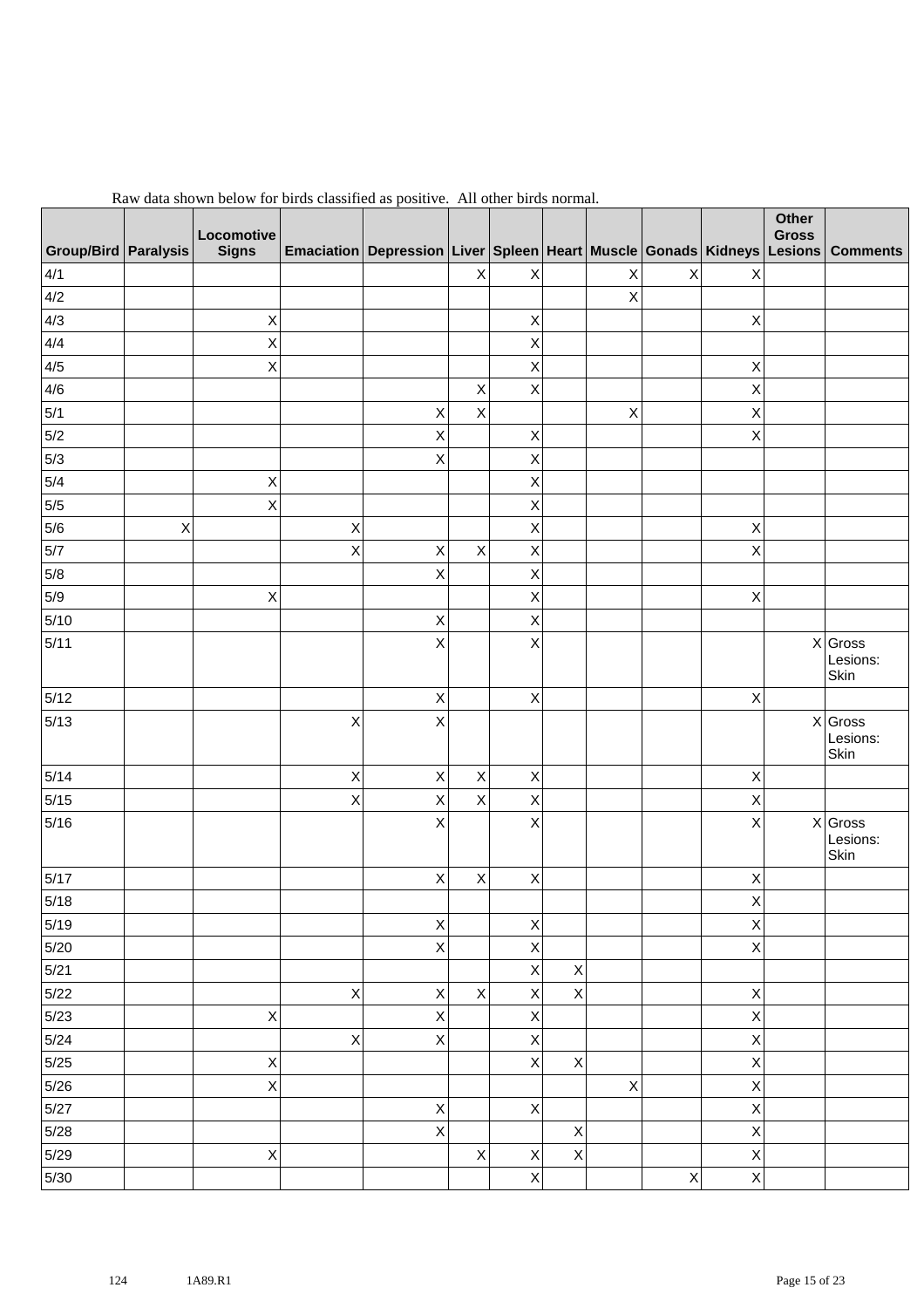| Group/Bird   Paralysis | Locomotive  <br><b>Signs</b> | Emaciation Depression Liver Spleen Heart Muscle Gonads Kidneys Lesions Comments |  |  |  | Other<br><b>Gross</b> |  |
|------------------------|------------------------------|---------------------------------------------------------------------------------|--|--|--|-----------------------|--|
| 5/31                   |                              |                                                                                 |  |  |  |                       |  |
| $5/32$                 |                              |                                                                                 |  |  |  |                       |  |
| 5/33                   |                              |                                                                                 |  |  |  |                       |  |
| 5/34                   |                              |                                                                                 |  |  |  |                       |  |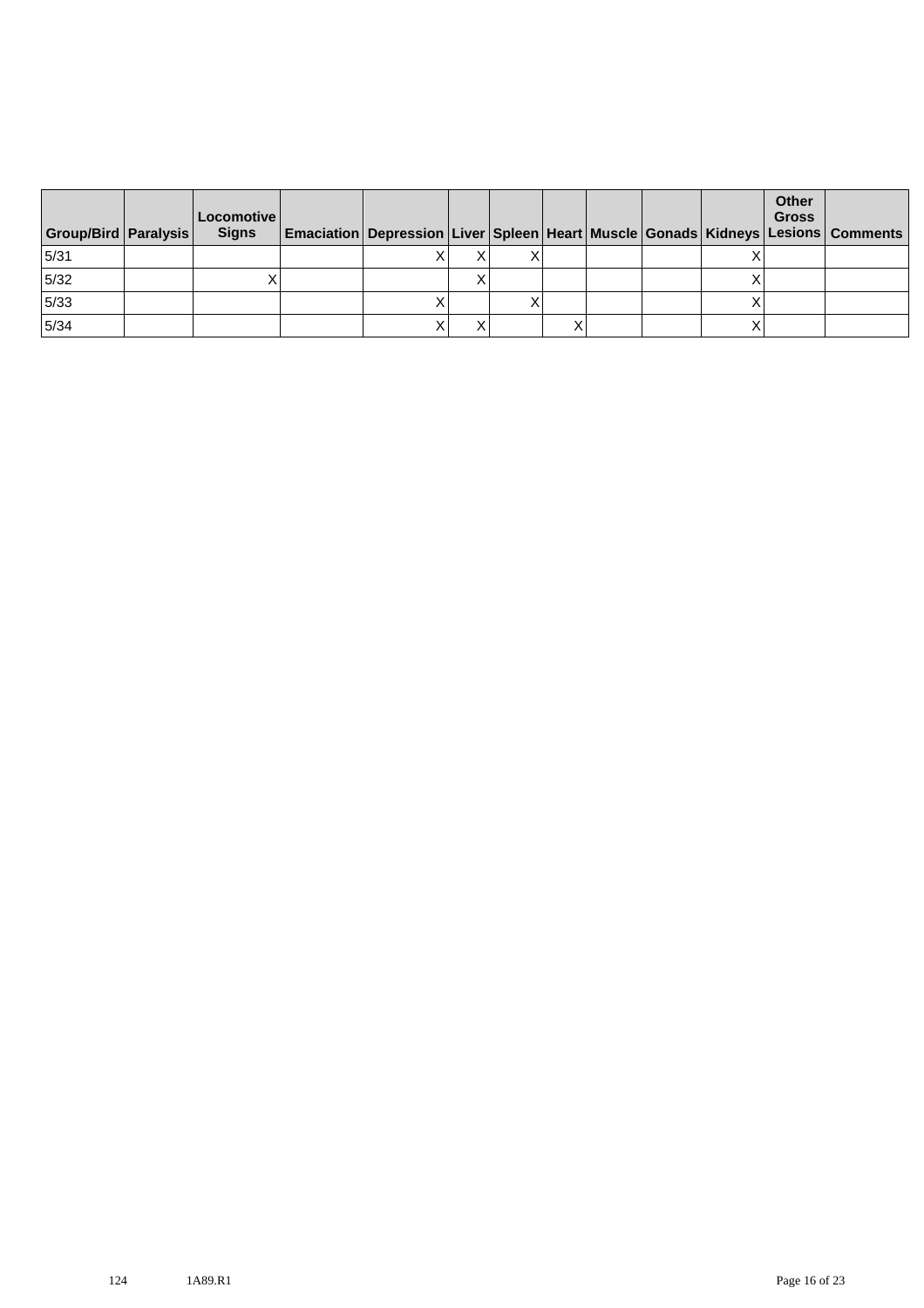| <b>Study Type</b>              | Efficacy                                                                                                                                                                              |  |  |  |  |  |  |  |  |
|--------------------------------|---------------------------------------------------------------------------------------------------------------------------------------------------------------------------------------|--|--|--|--|--|--|--|--|
| <b>Pertaining to</b>           | Marek's Disease virus                                                                                                                                                                 |  |  |  |  |  |  |  |  |
| <b>Study Purpose</b>           | Demonstrate efficacy against Marek's disease                                                                                                                                          |  |  |  |  |  |  |  |  |
| <b>Product Administration</b>  | One dose administered <i>in ovo</i> route                                                                                                                                             |  |  |  |  |  |  |  |  |
| <b>Study Animals</b>           | SPF eggs divided into groups                                                                                                                                                          |  |  |  |  |  |  |  |  |
|                                | Group 1: Vaccinated with product and challenged<br>Group 2: Sham vaccinated and challenged (positive controls)<br>Group 3: Sham vaccinated and sham challenged (negative<br>controls) |  |  |  |  |  |  |  |  |
| <b>Challenge Description</b>   | Serotype-1 (SR-1) GA 22 strain at 4 to 5 days-of-age                                                                                                                                  |  |  |  |  |  |  |  |  |
| <b>Interval observed after</b> | The birds were observed daily for clinical signs for 7 weeks.                                                                                                                         |  |  |  |  |  |  |  |  |
| challenge                      |                                                                                                                                                                                       |  |  |  |  |  |  |  |  |
| <b>Results</b>                 | Vaccinates and controls were evaluated in terms of Marek's                                                                                                                            |  |  |  |  |  |  |  |  |
|                                | grossly observable lesions per the criteria in $9 \text{ CFR } 113.330(c)(4)$                                                                                                         |  |  |  |  |  |  |  |  |
|                                | &(5).                                                                                                                                                                                 |  |  |  |  |  |  |  |  |
|                                | Birds with clinical signs and/or observable lesions:                                                                                                                                  |  |  |  |  |  |  |  |  |
|                                | Group 1: 5/34                                                                                                                                                                         |  |  |  |  |  |  |  |  |
|                                | Group 2: 32/33                                                                                                                                                                        |  |  |  |  |  |  |  |  |
|                                | Group 3: 0/35                                                                                                                                                                         |  |  |  |  |  |  |  |  |
|                                |                                                                                                                                                                                       |  |  |  |  |  |  |  |  |
|                                | Requirements of 9 CFR 113.330(c)(4) & (5) were met.                                                                                                                                   |  |  |  |  |  |  |  |  |
|                                | Raw data on attached page.                                                                                                                                                            |  |  |  |  |  |  |  |  |
| <b>USDA Approval Date</b>      | February 13, 2018                                                                                                                                                                     |  |  |  |  |  |  |  |  |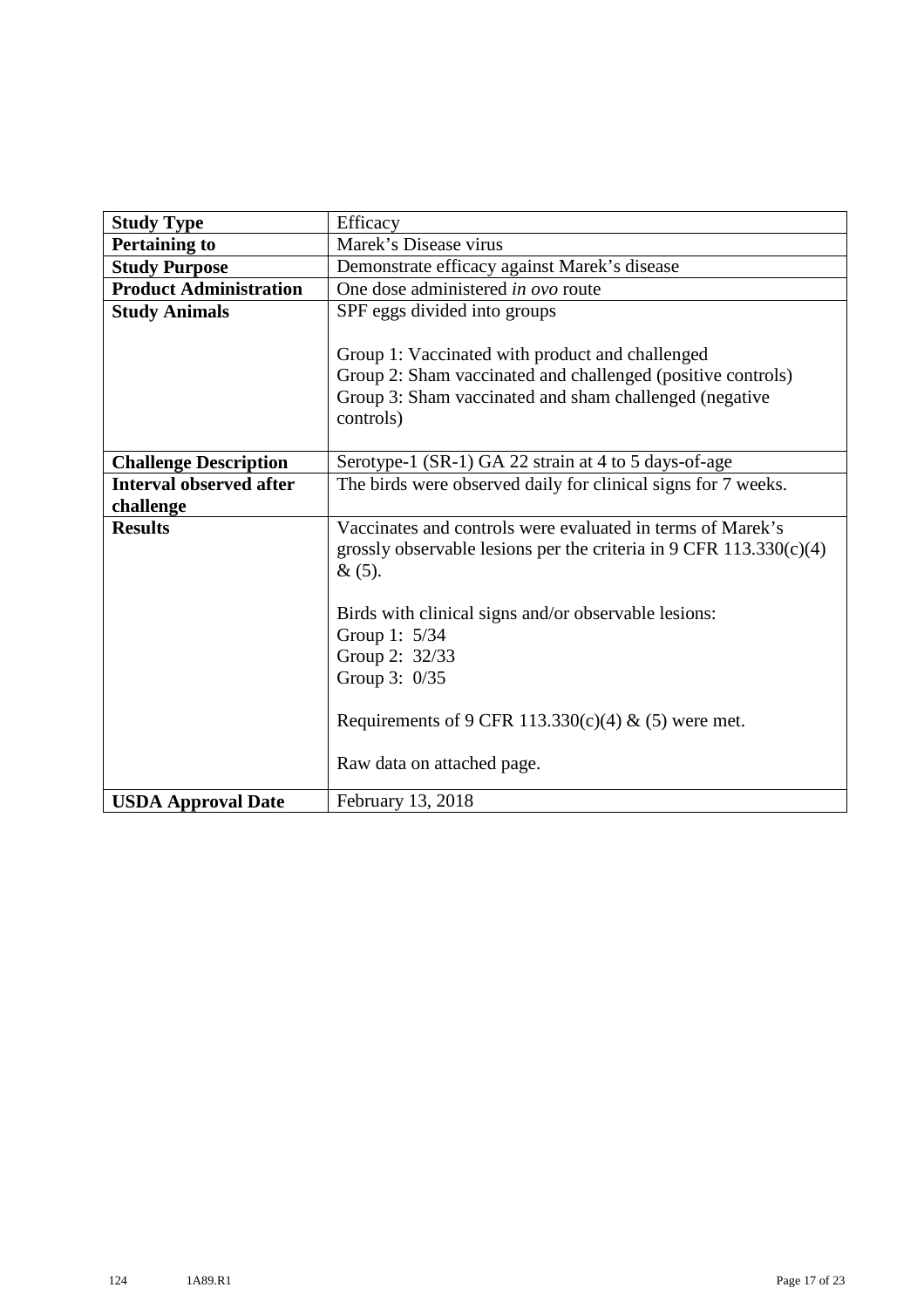| Group/<br><b>Bird</b> | liver              | spleen                  | heart |   | muscle gonads kidneys |   | other<br>gross | lesions comments |
|-----------------------|--------------------|-------------------------|-------|---|-----------------------|---|----------------|------------------|
| 1/1                   | Χ                  | Χ                       |       |   |                       |   |                |                  |
| 1/2                   |                    | Χ                       |       |   |                       |   |                |                  |
| 1/3                   |                    |                         |       |   | Χ                     | X |                |                  |
| 1/4                   | Χ                  | X                       |       |   |                       |   |                |                  |
| 1/5                   |                    |                         |       | X | X                     |   |                |                  |
| 2/1                   | $\mathsf X$        | X                       |       |   |                       | X |                |                  |
| 2/2                   |                    | X                       |       |   |                       |   |                |                  |
| 2/3                   | $\pmb{\mathsf{X}}$ | X                       |       | X |                       |   |                |                  |
| 2/4                   | X                  | X                       |       | X | X                     | X |                | X Skin           |
| 2/5                   | X                  | X                       |       |   |                       |   |                | X Skin           |
| 2/6                   | X                  | X                       | X     |   | X                     | X | x              | Skin             |
| 2/7                   | X                  | X                       |       |   |                       |   | $\mathsf{X}$   | Skin             |
| 2/8                   |                    | X                       |       |   |                       |   |                |                  |
| 2/9                   | X                  | X                       |       |   |                       |   |                |                  |
| 2/10                  | X                  | X                       |       |   |                       |   |                | X Skin           |
| 2/11                  | X                  | X                       | X     |   |                       |   |                |                  |
| 2/12                  | X                  | X                       |       |   |                       |   |                |                  |
| 2/13                  | X                  | X                       |       |   |                       |   |                |                  |
| 2/14                  | X                  | Χ                       |       |   |                       | X |                |                  |
| 2/15                  |                    | X                       | Χ     |   |                       |   |                |                  |
| 2/16                  | X                  | X                       |       |   |                       |   |                | X Skin           |
| 2/17                  | X                  | X                       |       |   |                       | Χ |                |                  |
| 2/18                  | X                  | Χ                       |       |   |                       | X |                |                  |
| 2/19                  | X                  | X                       |       |   |                       |   |                |                  |
| 2/20                  |                    | X                       |       |   |                       |   |                |                  |
| 2/21                  |                    |                         | Χ     |   |                       | X |                |                  |
| 2/22                  | Χ                  | Χ                       | Χ     |   |                       | X |                |                  |
| 2/23                  |                    | $\overline{\mathsf{x}}$ |       |   |                       |   |                |                  |
| 2/24                  |                    | X                       |       |   |                       |   |                |                  |
| 2/25                  |                    | X                       |       |   |                       |   |                |                  |
| 2/26                  |                    | X                       |       |   |                       | X |                |                  |
| 2/27                  |                    | X                       |       |   |                       |   |                |                  |
| 2/28                  |                    | X                       |       |   |                       | X |                |                  |
| 2/29                  | X                  | X                       |       |   |                       |   |                |                  |
| 2/30                  |                    | X                       |       |   |                       |   |                |                  |
| 2/31                  |                    | X                       |       |   |                       |   |                |                  |
| 2/32                  |                    | X                       |       |   |                       | X |                |                  |

Raw data shown below for birds classified as positive. All other birds normal.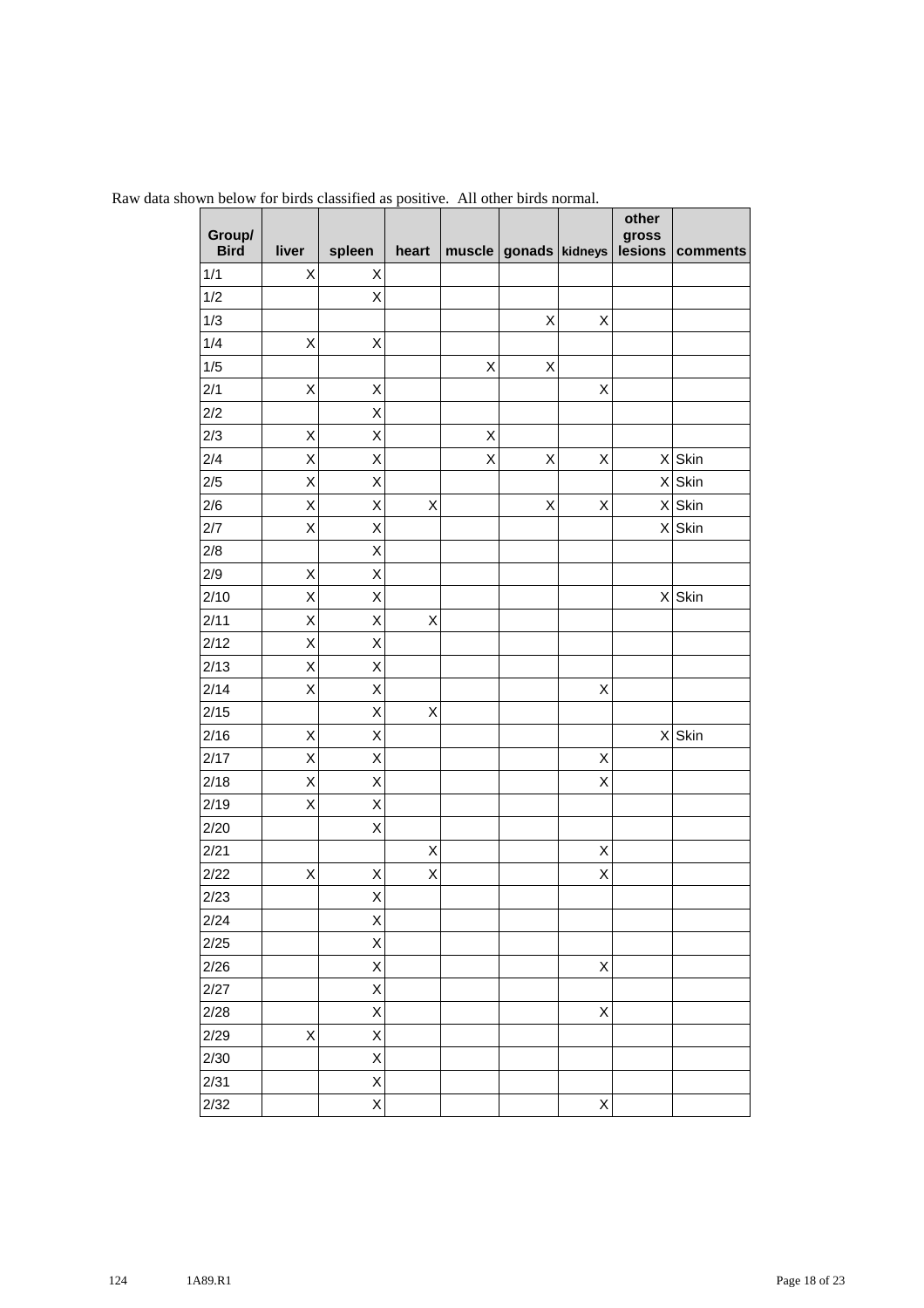| <b>Study Type</b>             | Efficacy                                                                                                                                     |  |  |  |  |  |  |  |  |
|-------------------------------|----------------------------------------------------------------------------------------------------------------------------------------------|--|--|--|--|--|--|--|--|
| <b>Pertaining to</b>          | Newcastle disease virus (NDV)                                                                                                                |  |  |  |  |  |  |  |  |
| <b>Study Purpose</b>          | Demonstrate efficacy against NDV                                                                                                             |  |  |  |  |  |  |  |  |
| <b>Product Administration</b> | One dose administered in ovo at 18-19 days of embryonation                                                                                   |  |  |  |  |  |  |  |  |
| <b>Study Animals</b>          | SPF eggs divided into 2 groups                                                                                                               |  |  |  |  |  |  |  |  |
|                               | Group 2 vaccinated with Code 1A89.R1 and challenged<br>Group 5 placebo vaccinated and challenged (control)                                   |  |  |  |  |  |  |  |  |
| <b>Challenge Description</b>  | NDV Texas GB challenge administered at 28 days post vaccination                                                                              |  |  |  |  |  |  |  |  |
| Interval observed after       | Observed daily for 14 days for clinical signs of NDV, particularly nervous                                                                   |  |  |  |  |  |  |  |  |
| challenge                     | or respiratory clinical signs, including death                                                                                               |  |  |  |  |  |  |  |  |
| <b>Results</b>                | Vaccinates and controls were evaluated in terms of Newcastle disease                                                                         |  |  |  |  |  |  |  |  |
|                               | per the criteria in 9 CFR 113.329(c).                                                                                                        |  |  |  |  |  |  |  |  |
|                               | Birds with NDV clinical signs:<br>Group 4: 2/30<br>Group 5: 30/30<br>Requirements of 9 CFR 113.329(c) were met.<br>Raw data on attached page |  |  |  |  |  |  |  |  |
| <b>USDA Approval Date</b>     | September 7, 2017                                                                                                                            |  |  |  |  |  |  |  |  |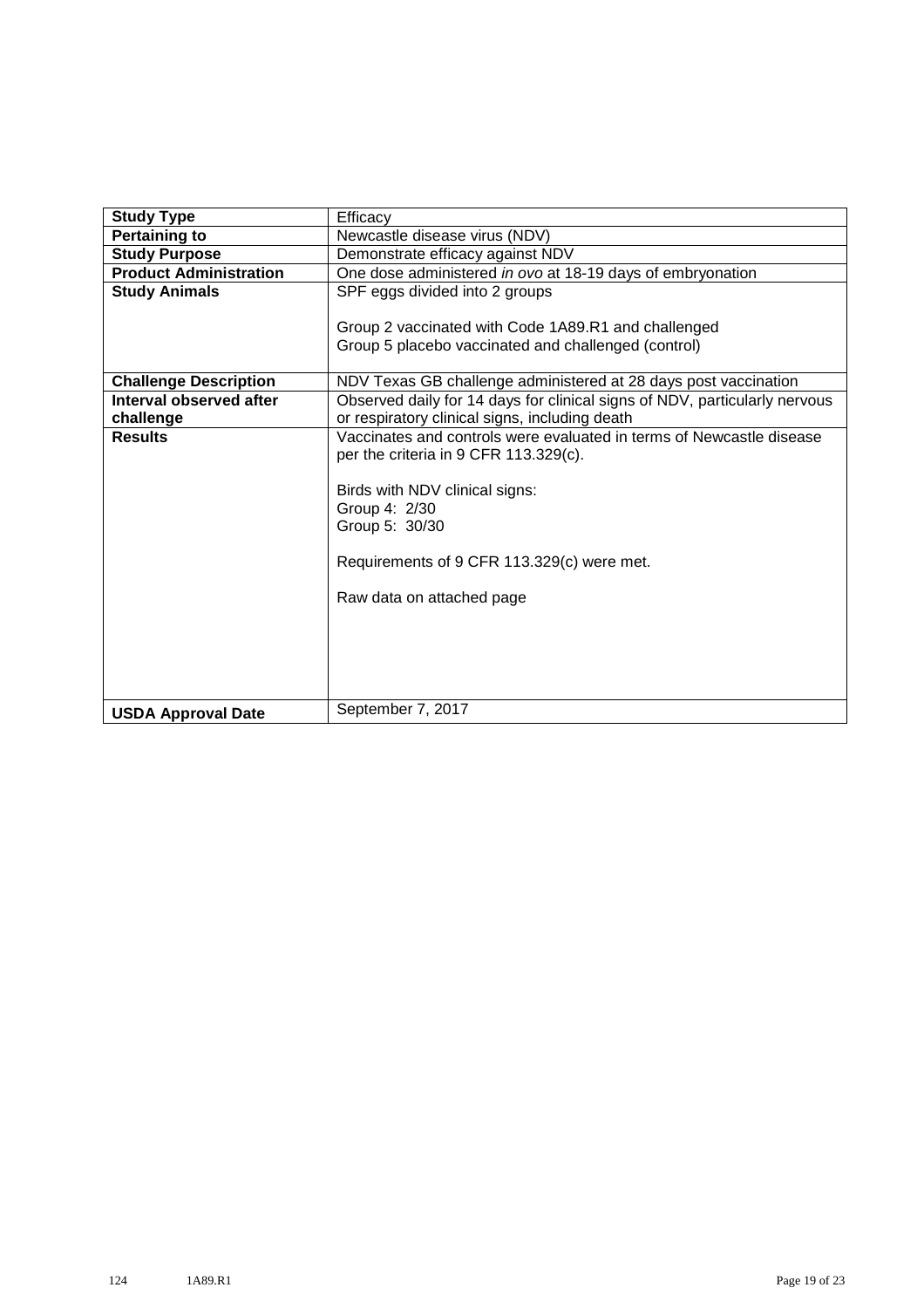| Group/Bird | <b>Death</b> | <b>NDV Result</b> |
|------------|--------------|-------------------|
| 4/1        | X            | Positive          |
| 4/2        | x            | Positive          |
| 5/1        | X            | Positive          |
| 5/2        | x            | Positive          |
| 5/3        | X            | Positive          |
| 5/4        | X            | Positive          |
| 5/5        | x            | Positive          |
| 5/6        | X            | Positive          |
| 5/7        | X            | Positive          |
| 5/8        | x            | Positive          |
| 5/9        | X            | Positive          |
| 5/10       | X            | Positive          |
| 5/11       | x            | Positive          |
| 5/12       | X            | Positive          |
| 5/13       | X            | Positive          |
| 5/14       | x            | Positive          |
| 5/15       | X            | Positive          |
| 5/16       | X            | Positive          |
| 5/17       | x            | Positive          |
| 5/18       | X            | Positive          |
| 5/19       | x            | Positive          |
| 5/20       | x            | Positive          |
| 5/21       | X            | Positive          |
| 5/22       | x            | Positive          |
| 5/23       | x            | Positive          |
| 5/24       | x            | Positive          |
| 5/25       | x            | Positive          |
| 5/26       | x            | Positive          |
| 5/27       | x            | Positive          |
| 5/28       | x            | Positive          |
| 5/29       | x            | Positive          |
| 5/30       | X            | Positive          |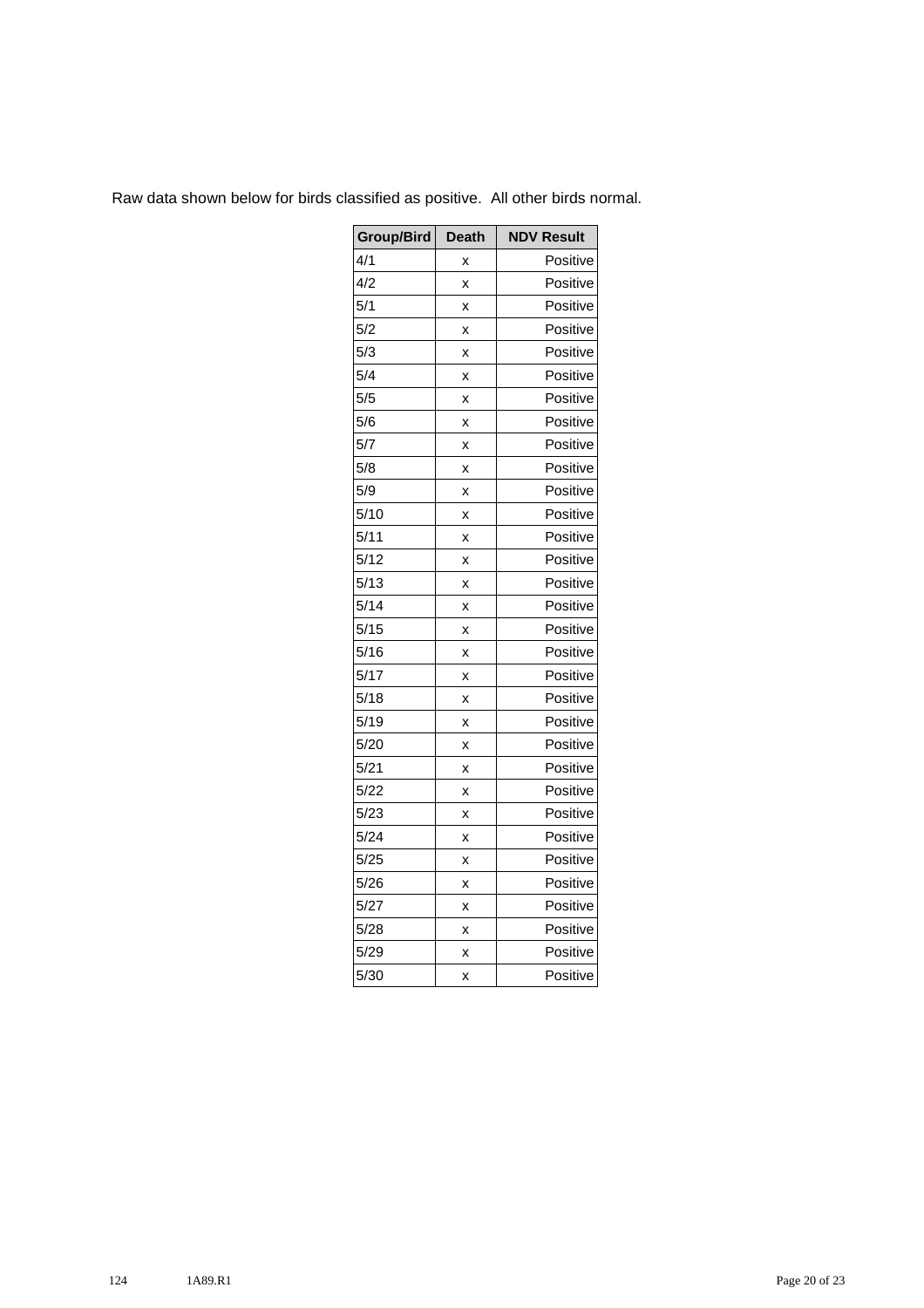| <b>Study Type</b>             | Efficacy                                                             |  |  |  |  |  |  |  |
|-------------------------------|----------------------------------------------------------------------|--|--|--|--|--|--|--|
| <b>Pertaining to</b>          | Newcastle disease virus (NDV)                                        |  |  |  |  |  |  |  |
| <b>Study Purpose</b>          | Demonstrate efficacy against NDV                                     |  |  |  |  |  |  |  |
| <b>Product Administration</b> | One dose administered subcutaneously                                 |  |  |  |  |  |  |  |
| <b>Study Animals</b>          | SPF chicks, one day of age, divided into 2 groups                    |  |  |  |  |  |  |  |
|                               |                                                                      |  |  |  |  |  |  |  |
|                               | Group 1 vaccinated with Code 1A89.R1 and challenged                  |  |  |  |  |  |  |  |
|                               | Group 4 sham vaccinated and challenged (control)                     |  |  |  |  |  |  |  |
|                               |                                                                      |  |  |  |  |  |  |  |
| <b>Challenge Description</b>  | NDV Texas GB challenge administered at 28 days post vaccination      |  |  |  |  |  |  |  |
| Interval observed after       | Observed daily for 14 days for clinical signs                        |  |  |  |  |  |  |  |
| challenge                     |                                                                      |  |  |  |  |  |  |  |
| <b>Results</b>                | Vaccinates and controls were evaluated in terms of Newcastle disease |  |  |  |  |  |  |  |
|                               | per the criteria in 9 CFR 113.329(c).                                |  |  |  |  |  |  |  |
|                               |                                                                      |  |  |  |  |  |  |  |
|                               | Birds with NDV clinical signs:                                       |  |  |  |  |  |  |  |
|                               | Group 1: 3/30                                                        |  |  |  |  |  |  |  |
|                               | Group 4: 30/30                                                       |  |  |  |  |  |  |  |
|                               |                                                                      |  |  |  |  |  |  |  |
|                               | Requirements of 9 CFR 113.329(c) were met.                           |  |  |  |  |  |  |  |
|                               | Raw data on attached page                                            |  |  |  |  |  |  |  |
|                               |                                                                      |  |  |  |  |  |  |  |
|                               |                                                                      |  |  |  |  |  |  |  |
|                               |                                                                      |  |  |  |  |  |  |  |
|                               |                                                                      |  |  |  |  |  |  |  |
|                               |                                                                      |  |  |  |  |  |  |  |
|                               |                                                                      |  |  |  |  |  |  |  |
| <b>USDA Approval Date</b>     | January 11, 2018                                                     |  |  |  |  |  |  |  |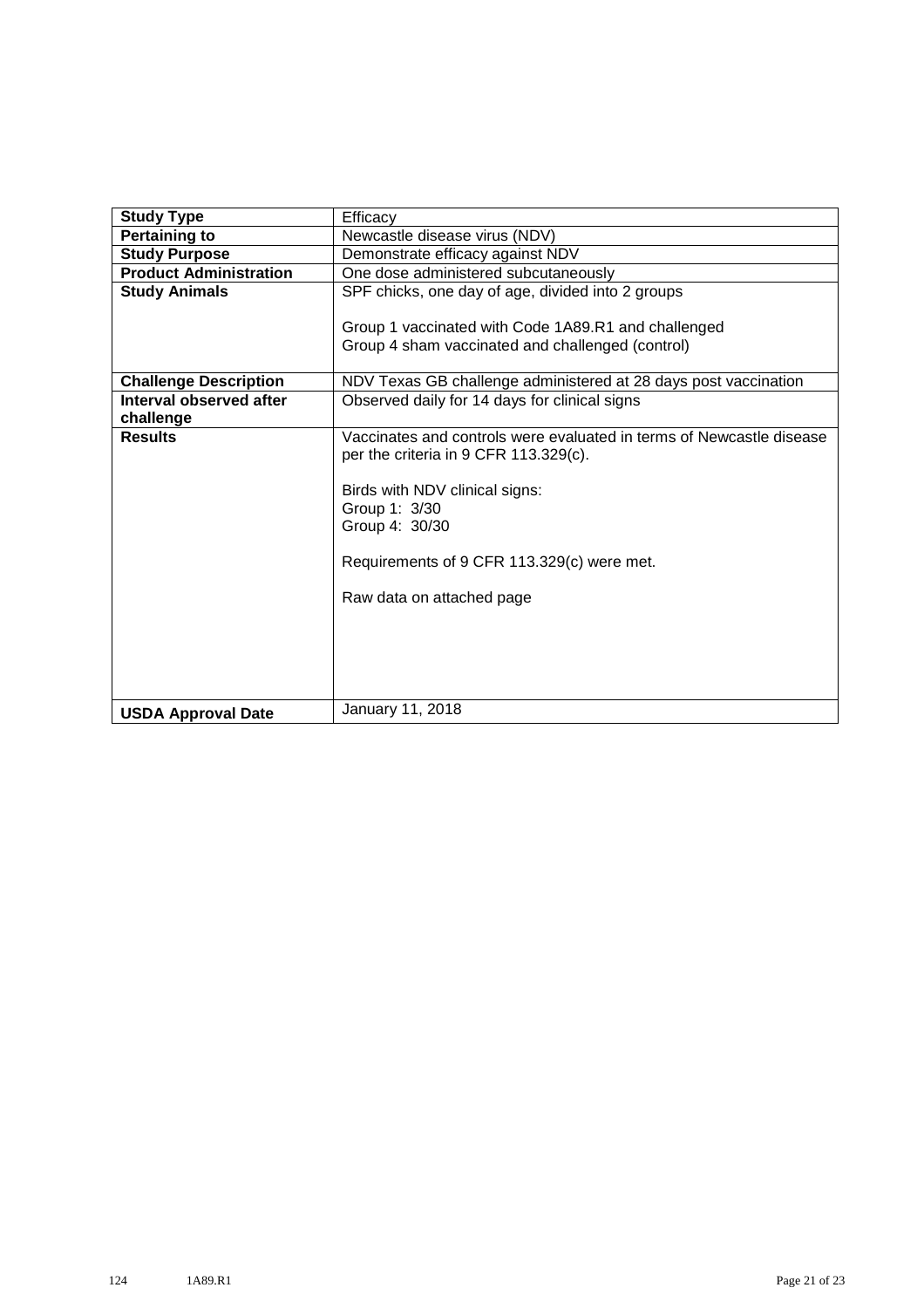| Group/Bird   Paralysis |   | <b>Death</b> | <b>NDV Result</b> |
|------------------------|---|--------------|-------------------|
| 1/1                    |   | X            | Positive          |
| 1/2                    | X |              | Positive          |
| 1/3                    |   | Χ            | Positive          |
| 4/1                    |   | X            | Positive          |
| 4/2                    |   | X            | Positive          |
| 4/3                    |   | X            | Positive          |
| 4/4                    |   | X            | Positive          |
| 4/5                    |   | X            | Positive          |
| 4/6                    |   | X            | Positive          |
| 4/7                    |   | X            | Positive          |
| 4/8                    |   | X            | Positive          |
| 4/9                    |   | Χ            | Positive          |
| 4/10                   |   | X            | Positive          |
| 4/11                   |   | Χ            | Positive          |
| 4/12                   |   | X            | Positive          |
| 4/13                   |   | X            | Positive          |
| 4/14                   |   | X            | Positive          |
| 4/15                   |   | X            | Positive          |
| 4/16                   |   | X            | Positive          |
| 4/17                   |   | X            | Positive          |
| 4/18                   |   | X            | Positive          |
| 4/19                   |   | X            | Positive          |
| 4/20                   |   | X            | Positive          |
| 4/21                   |   | Χ            | Positive          |
| 4/22                   |   | X            | Positive          |
| 4/23                   |   | Χ            | Positive          |
| 4/24                   |   | X            | Positive          |
| 4/25                   |   | X            | Positive          |
| 4/26                   |   | X            | Positive          |
| 4/27                   |   | X            | Positive          |
| 4/28                   |   | X            | Positive          |
| 4/29                   |   | X            | Positive          |
| 4/30                   |   | X            | Positive          |